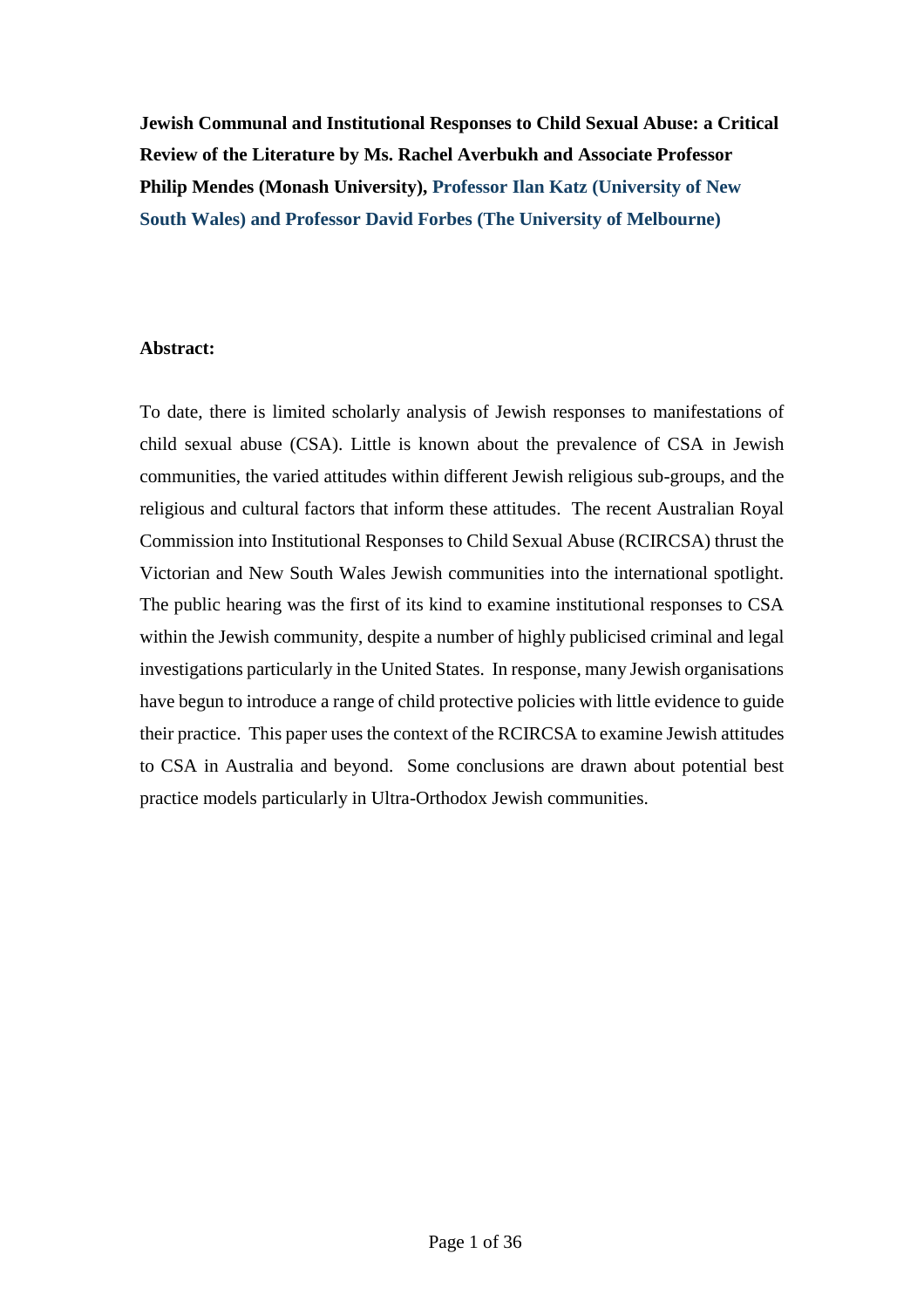# **Glossary of terms**

| Beth Din       | rabbinic court                                       |
|----------------|------------------------------------------------------|
| <b>CALD</b>    | Culturally and Linguistically Diverse                |
| <b>CSA</b>     | Child Sexual Abuse                                   |
|                |                                                      |
| halacha        | Jewish religious law                                 |
| <b>JCCV</b>    | Jewish Community Council of Victoria                 |
| mesirah        | prohibition on reporting Jews to outside authorities |
| <b>RCIRCSA</b> | Royal Commission into Institutional Responses to CSA |
| Yeshivah       | Jewish religious school                              |
|                |                                                      |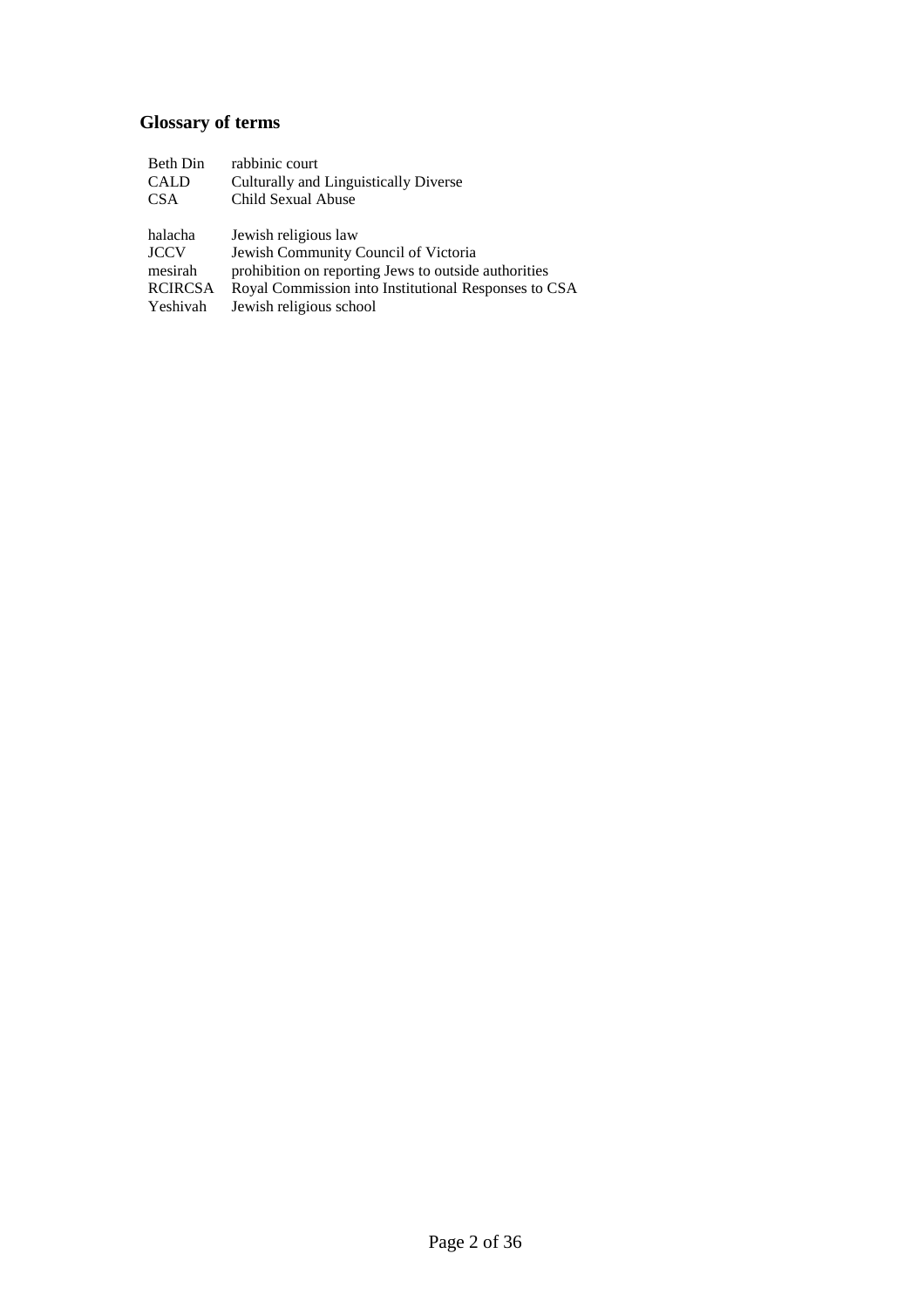*'The time for silence is over – Now is a time to speak'*  (Mandel & Pelcovitz 2011, p. xi).

## **Introduction:**

This paper examines Jewish communal and institutional responses to child sexual abuse (CSA). We start with an examination of definitions of CSA, and a general overview of CSA within faith-based communities. Using the context of the Australian Royal Commission into Institutional Responses to CSA (RCIRCSA), we then undertake a specific review of the literature pertaining to Jewish views on CSA across the globe. Attention is drawn to the diversity of attitudes within different Jewish communal subgroups, and the particular challenges facing Ultra-Orthodox communities. Some conclusions are drawn about the potential for improved policy responses, and also the need for further research.

## **Defining Child Sexual Abuse:**

 $\overline{\phantom{a}}$ 

Defining CSA is a complex task that requires understanding of a range of definitional issues (Price-Robertson 2012). These include that CSA can involve a wide range of activities, some of which may be acceptable in certain cultural contexts but forbidden in others.

In accordance with the United Nations Convention on the Rights of the Child (Article 34, 1989), children should be protected from all forms of sexual exploitation and sexual abuse. The Child Rights International Network (CRIN) define child sexual abuse  $(CSA)$  as 'an adult using a minor for sexual stimulation<sup>1</sup> (2014, p. 9). This may include engaging in sexual activities with children, indecent exposure to a child, grooming a child, or engaging in the production, dissemination or use of pornographic images of child abuse (CRIN 2014, p. 9). The Australian Psychological Society (APS) asserts

<sup>&</sup>lt;sup>1</sup> It should be noted however that there is now increasing awareness that minors can also sexually abuse other minors if there is a power differential between the victim and the perpetrator.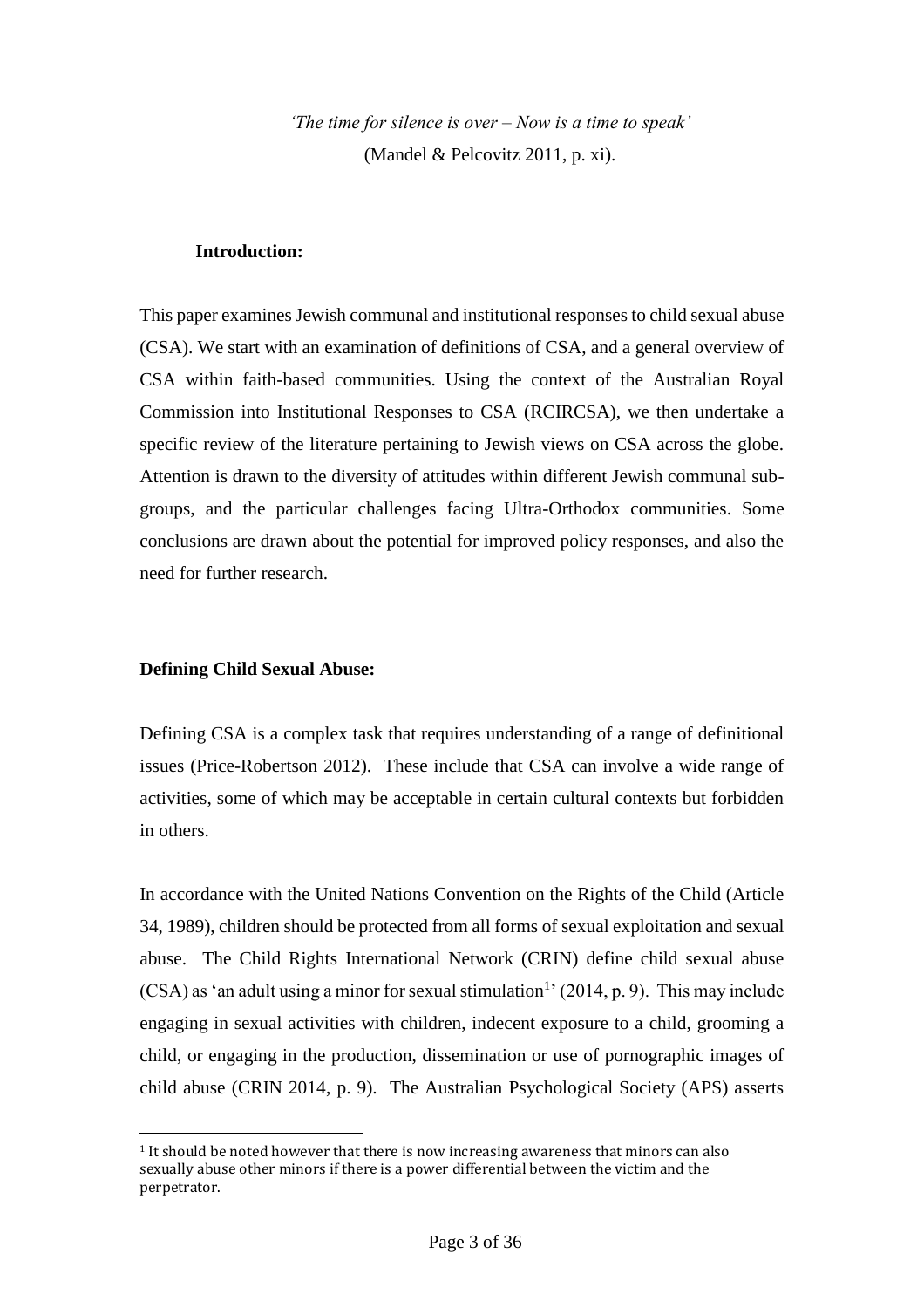that all forms of CSA are 'a profound violation of human rights of the child and a crime under Australian law' (Astbury 2013, p. 5). Furthermore the Australian Association of Social Workers (AASW) stipulates that CSA may affect survivors 'in multiple life domains and has both immediate and long-term implications for the victim' (2015, p. 3). Clergy-perpetrated CSA is particularly horrendous, given that it is 'fundamentally an abuse of power that is complicated by the perpetrator's role as a spiritual leader' (Fogler et al. 2008a, p. 349).

For the purposes of this article CSA will be defined as the:

…involvement of dependent, developmentally immature children and adolescents in sexual activities that they do not fully comprehend, to which they are unable to give informed consent, or that violate the social taboos of family roles. (Kempe & Kempe 1978 cited in Boxall, Tomison & Hulme 2014, p. 2)

The Australian Institute of Criminology has provided this definition in a special report for the RCIRCSA, as it acknowledges 'a child's limited ability to give informed consent', and encompasses a wide variety of contact and non-contact offences (Boxall, Tomison & Hulme 2014, p. 2). The Royal Commission acknowledges that there is no standard definition of CSA, and identifies a variety of challenges that hinder research about CSA (2014b, p. 95). In particular, the Royal Commission stipulates that 'there has been no rigorous, methodological, comprehensive study of the prevalence and nature of child sexual abuse in Australian institutions today' (2014b, p. 95).

## **Abuse by clergy**

The Royal Commission was established as a result of campaigns by victims of CSA in institutions, mainly by clergy in churches and other institutions in Australia, and follows a number of smaller commissions of enquiry into CSA in the USA, Ireland and other countries focusing on abuse in the Catholic church.

According to CRIN, clergy-perpetrated sexual abuse is a worldwide scandal which is believed to be as old as the church itself (2014, p. 9). In recent years clergy-perpetrated CSA has received greater attention in light of increased media coverage (Fogler et al. 2008a, p. 330), and has become the subject of worldwide academic studies, criminal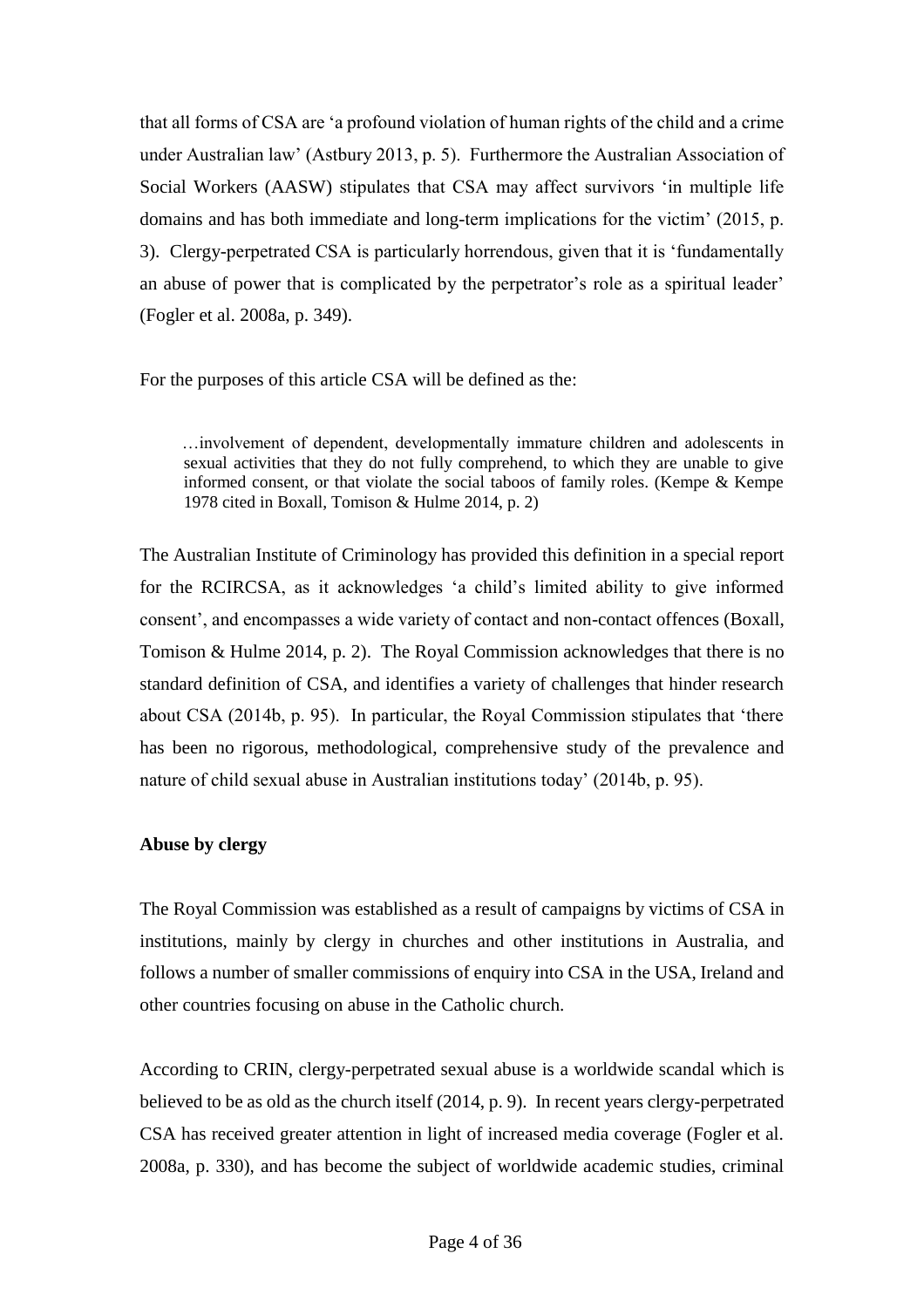investigations and litigation (CRIN 2014, p. 9). In combination with other forms of CSA, Fogler et al. believe that clergy perpetuated sexual assault 'is part of a widespread problem of nearly epidemic proportions' (2008a, p. 330). Fogler et al. (2008b, p. 303) define clergy-perpetrated sexual abuse as 'inappropriate sexual advances and behavior'. However they identify the need to include the 'cultivation' of the relationships in which these behaviours occur - the theological and communal context, where this 'usually secret and forbidden relationship' takes place (Fogler et al. 2008b, p. 303). Furthermore they highlight 'the impact and psychological aftershock of abusive behavior on the survivor and community' (Fogler et al. 2008b, p. 303).

Parkinson (2014, 119) argues that churches are particularly susceptible to manifestations of sexual abuse, more so than other groups within society, given their involvement in working with children and young people. In Australia churches are amongst the largest providers of out-of school care for children, and there are a number of Christian schools and welfare services for vulnerable children (Parkinson 2014, p. 119). 'No matter where one turns, it is hard to find a country which has a significant Catholic population and where there have not been serious allegations', this is believed to be part of an on-going pattern of abuse within the Catholic church (CRIN 2014, p. 9).

The abuse of children within the Catholic Church has been facilitated by a number of 'insidious practices' (CRIN 2014, p. 31). Priests have been transferred to other parishes once allegations have been made, or sent abroad on missionary assignments, where they often 'remained in close and unscrutinised contact with children and where their past was not known' (CRIN 2014, p. 31). This method of 'ridding' parishes of abusive priests fails to protect children, as abusive priests are not removed permanently from the priesthood, or from being in contact with children (CRIN 2014, p. 31). Despite increasing recognition of the seriousness of CSA within the Catholic Church, a transparent and decisive global system is required to ensure that allegations are investigated by competent civil authorities, that perpetrators are brought to justice even for historic abuse, and finally to ensure the welfare of victims (CRIN 2014, p. 39).

Sullivan and Beech (2002, p. 153) refer to 'professional perpetrators', who use their place of work as a means to target and sexually abuse children. This is obviously of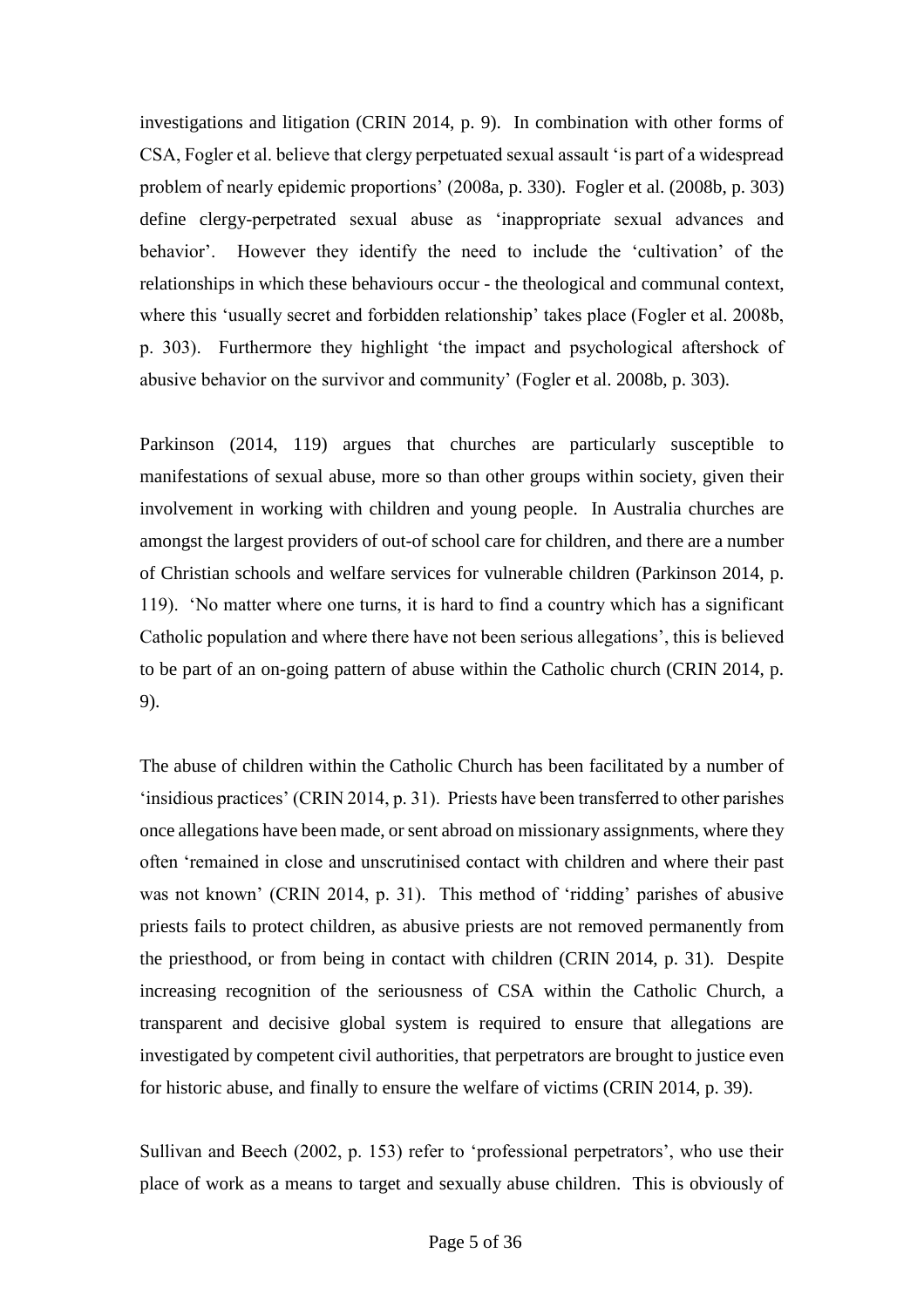great concern, given that faith-based communities, schools and child-care services 'have long been targeted by offenders' (Sullivan & Beech 2002, p. 153). One of the key differences between professional perpetrators and other extra-familial sex offenders, according to Sullivan and Beech, may be the level of sophistication of techniques used to manipulate not only the victims, but also those who might protect them (2002, p. 164). Sullivan and Beech (2002, p. 153) assert that professional perpetrators avoid detection by disguising their behaviour and ensuring that their position is 'so unassailable' as not to be challenged.

This pattern of repeat offending and cover-ups within the Catholic Church is apparent globally (Parkinson 2014, p. 119). In the United States the topic of CSA came to the forefront in 2002, when The Boston Globe Spotlight Team investigated one particular priest - John J. Geoghan (Rezendes 2002, n.p.). This case was one of the most extreme the United States had ever seen, with over 130 victims coming forward to describe horrific abuse during the priest's three-decades working in half a dozen parishes throughout the Boston area (Rezendes 2002, n.p.). The bigger issue that came to surface throughout this investigation was the fact that the head of the archdiocese at the time, Cardinal Bernard F. Law had been aware of the situation since 1984 (Rezendes 2002, n.p.). Despite his knowledge he continued to approve of Geoghan's transfers, which his legal team stated only occurred due to medical assurances given to the Cardinal that Geoghan's reassignment was 'appropriate and safe' (Rogers Jr. n.d., as cited in Rezendes, 2002, n.p.).

Two key questions emerged from the Boston case, 'how could priests commit such acts, and how could an organisation knowingly allow the abuse to occur?' (Terry 2008, p. 549). During this time Catholic communities and the general public alike were searching for answers, as was the Catholic Church (Terry 2008, p. 549). The Church then commissioned the John Jay College of Criminal Justice to complete two studies to establish the extent of the crisis and to elucidate possible causes (Terry 2008, p. 549). The first study entitled The Nature and Scope of Sexual Abuse of Minors by Catholic Priests and Deacons in the United States, 1950-2002, is one of the most comprehensive international studies of CSA to date.

The nature and scope study is particularly significant, as it was the first study of its kind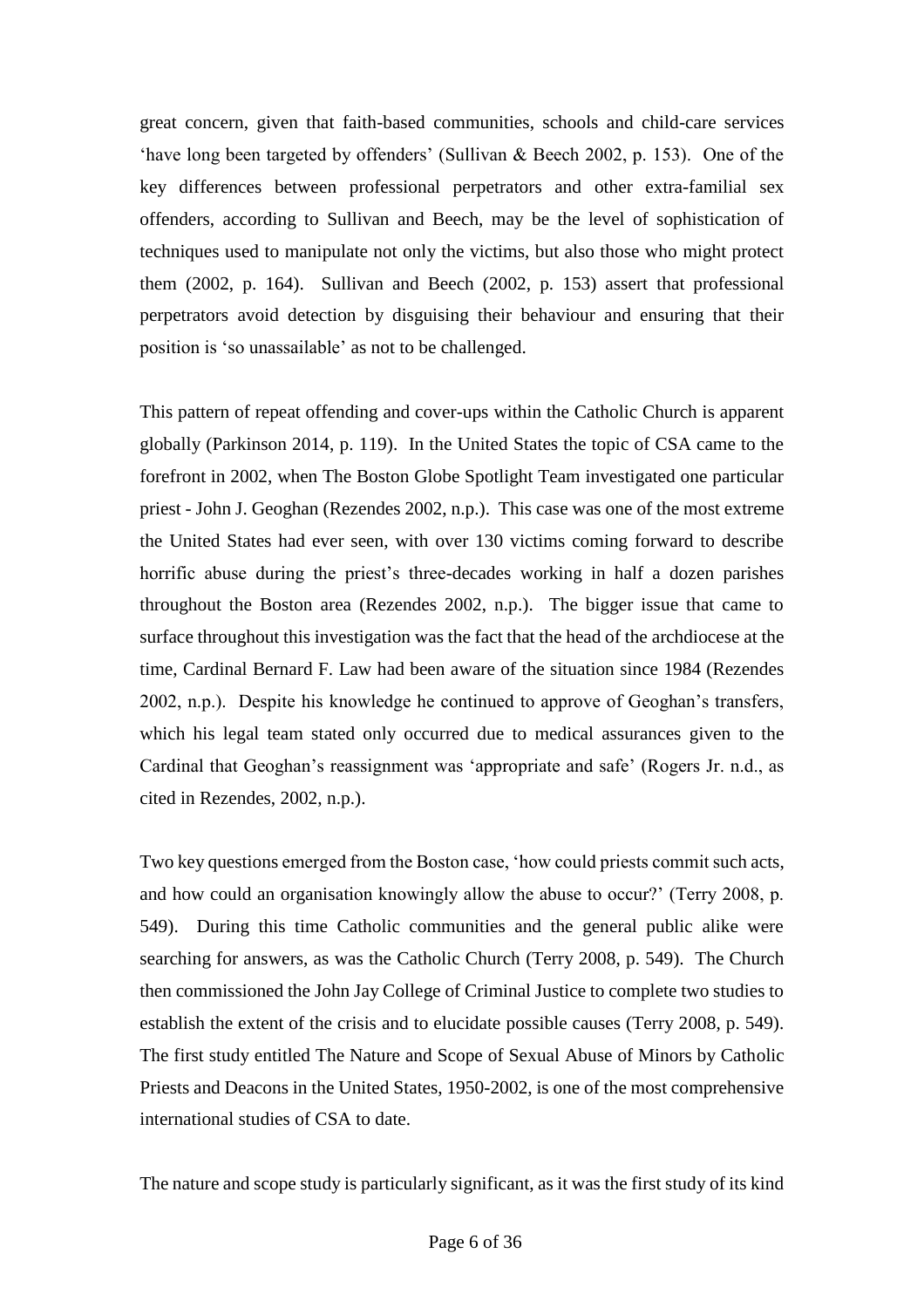to provide information about an entire population of abusers over a 50-year-period (Terry 2008, p. 567). The study identified a stable abuse rate across all regions of the United States of between 3%-6%, accounting for 4,392 allegations of abuse between 1950-2002 (John Jay College of Criminal Justice 2004, p. 4). There are, however, significant limitations to this study, as the researchers relied upon data provided to them by the diocese (Terry 2008, p. 567). Given that sexual abuse is often underreported, it is fair to assume that the sheer quantity of victims could be markedly greater than the number reported in this study. Prior to this time, however, few studies had looked at the problem of clergy perpetrated CSA (Terry 2008, p. 549).

There is some evidence that suggests that Australia appears to have a higher level of offending than the figures that were reported in the John Jay study (Parkinson 2014, p. 120). In his submission to the Victorian Inquiry into the Handling of Child Abuse by Religious and Other Organisations, RMIT University Professor Des Cahill identified that one in 20 ordained diocesan priests in Victoria and Tasmania became child sexual abusers, which he believes is probably higher than the John Jay study, in light of underreporting (2012, p. 16). Professor Cahill, however, argues that the issue of CSA in the Catholic Church is systemic and therefore appears throughout the Catholic world on a global scale (2012, p. 17).

Despite the significant media attention that the Church has received in recent years, 'it is not the only Christian denomination or religious group to encounter this problem' (Fogler et al. 2008b, p. 302). There is growing evidence to suggest that sexual offenders can be found across all denominations and also in secular institutions. Parkinson (2014, p. 121) stipulates, however, that there is little research regarding clergy perpetuated CSA within faith-based communities other than the Catholic Church. During the Victorian Inquiry into the Handling of Child Abuse by Religious and Other Organisations, Graham Ashton the Deputy Commissioner of Victoria Police at the time, provided statistics on the prevalence of CSA for a selection of faith-based communities (Victoria Police 2012, p. 6). Victoria Police had identified at that time over 1000 offences concerning the Catholic Church, 150 offences in relation to the Anglican Church, 135 offences that involved the Salvation Army, and a total of 69 offences pertaining to Judaism. These raw figures suggest that CSA in the Jewish community is much more prevalent than in any other community, given the relatively small size of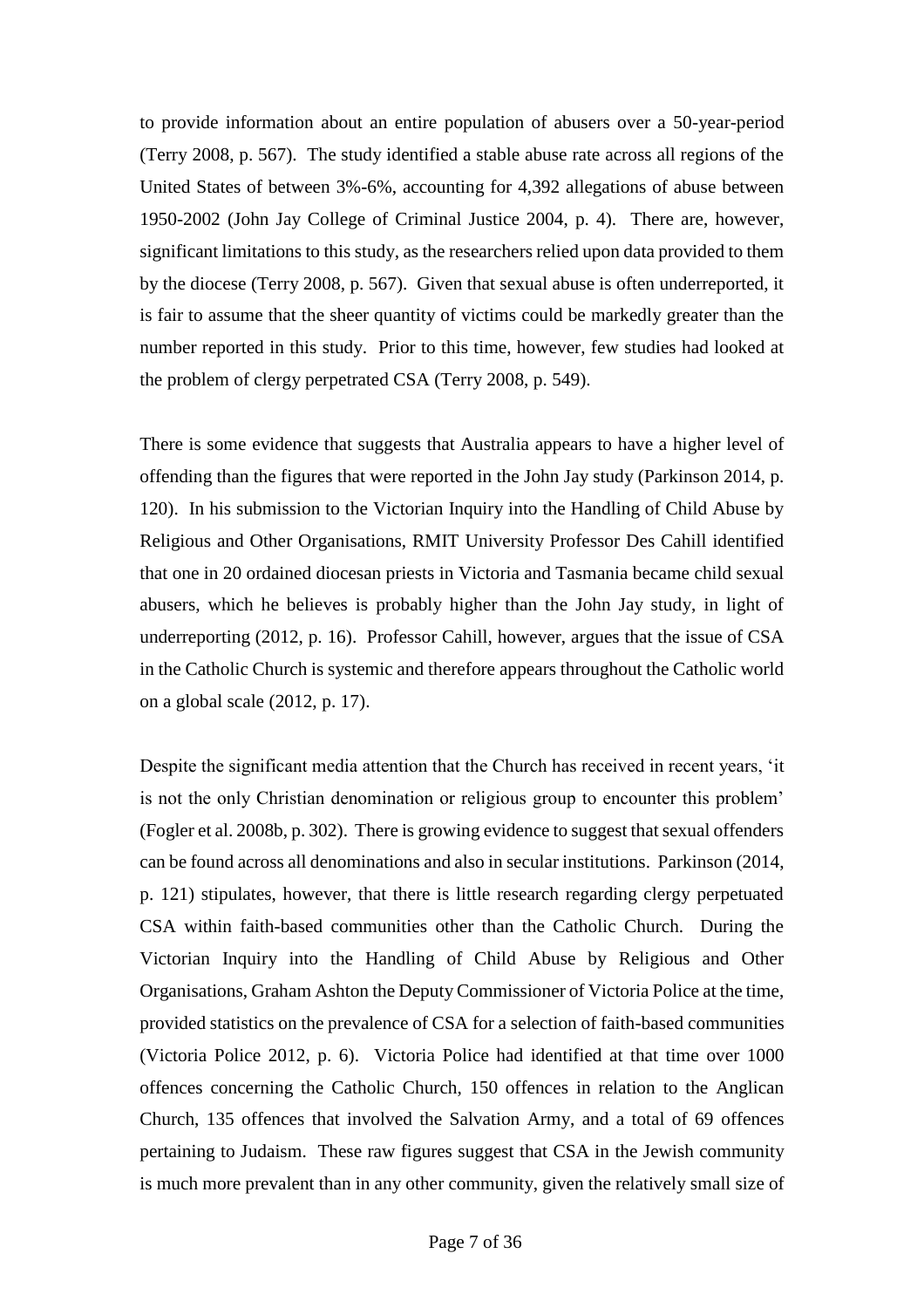the Jewish community versus the Christian denominations in Victoria. To be sure, Parkinson (2014, p. 122) questions the reliability of the statistics offered, but regardless these statistics highlight the need for further research, particularly with regard to faithbased communities other than the Catholic Church.

In an APS submission in response to the RCIRCSA, limited evidence regarding CSA perpetuated by clergy and other organisational workers was highlighted, which they argue is in stark contrast with the vast amount of research available for CSA occurring within the general community (Astbury 2013, p. 5). Fogler et al. (2008a, p. 349) believe that the effects of clergy-perpetrated sexual abuse are 'still in its infancy'. Furthermore, Terry and Ackerman (2008, p. 643) have identified a lack of attention given to research and policy development for sexually based offences in specific situations. Despite a growing body of literature on CSA in the general population, Terry and Ackerman argue that little research into clergy-perpetuated CSA prior to 2002 has occurred (2008, p. 647). It is argued that there have not yet been any empirical studies specifically devoted to understanding and ascertaining the prevalence of CSA within religions other than the Catholic Church (John Jay College of Criminal Justice 2004, p. 217). The John Jay study noted specifically that whilst 40 Rabbis had been publicly accused by the Awareness Center, a US survivors of CSA advocacy group, of sexual misconduct with adults and children, there was no reliable empirical evidence. They highlighted the need for research to examine prevalence statistics within Jewish communities (2004, p. 217).

## **The Prevalence of Child Sexual Abuse:**

Research into the prevalence of CSA faces many challenges. Significant delays in reporting abuse, high levels of under-reporting, and a lack of consistent data whereby institutional abuse is differentiated from familial abuse, are highlighted as key challenges by the Royal Commission (2014b, p. 95). CSA is found in all cultures around the world and is 'almost uniformly shrouded in secrecy and silence' (Aronson Fontes & Plummer 2010, p. 491). Although research into the impacts of culture on disclosures of abuse are limited, Aronson Fontes and Plummer (2010) believe that cultural values determine the likelihood of disclosure, as children and their families are influenced by the awareness that members of their community are 'watching, judging,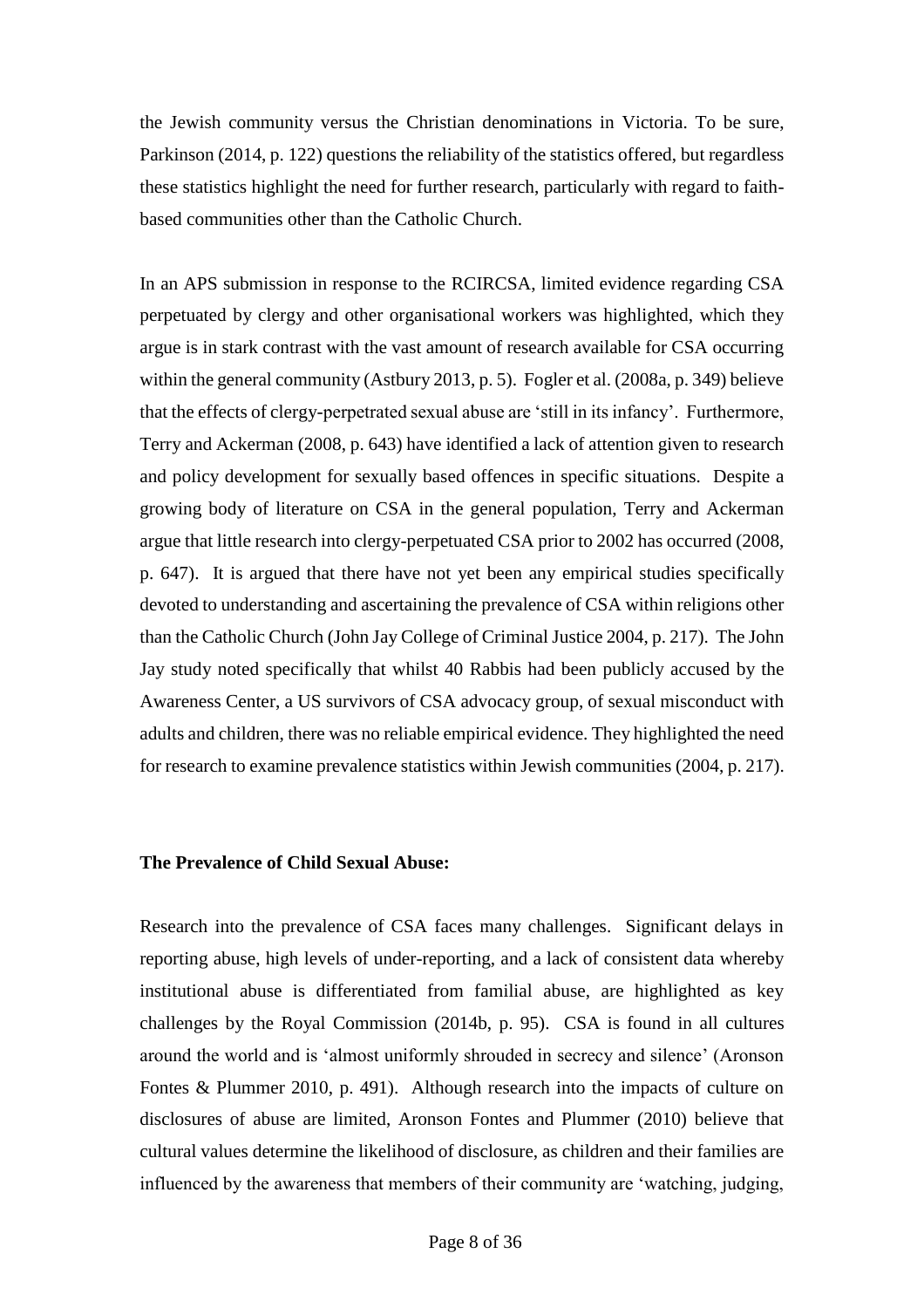encouraging, and demanding certain responses' (p. 496). As with CSA within the general population, the prevalence of sexual abuse of minors by members of the clergy is unclear (Terry 2008, p. 550).

Although there is little research on CSA within Jewish religious institutions, there is now a growing body of research on CSA perpetrated by Catholic clergy. To be sure, Jewish institutions differ considerably from those of Catholicism, but there are some parallels, and some lessons to be learned from the evidence base which has developed around abuse in Catholic churches, schools and other institutions. According to Terry (2013, p. 171) similarly to other religious organisations there is no empirical evidence to highlight the prevalence of sexual abuse within the Jewish community. Media reports, and communal survivor websites have typically informed the discussion surrounding child sexual abuse within the Jewish community. Also similar to other religious organisations the Jewish community has its own system for responding to negative behaviour, and 'as such there are no reliable statistics on the prevalence of child sexual abuse within the Orthodox Jewish community' (Terry 2013, p. 171). Whilst no mainstream religion endorses the sexual abuse of children, 'a wide variety of religious norms and expectations may make disclosure of sexual abuse difficult' (Aronson Fontes & Plummer 2010, p. 502).

Abuse within the Ultra-Orthodox Jewish community may pose unique challenges for victims seeking to disclose (Mandel & Pelcovitz 2011, p. xii). On the one hand, there are multiple protective factors present within such communities including, for example, high levels of social support, an emphasis on high moral conduct, a prioritising of family values and the protection of children. On the other hand, Ultra-Orthodox communities also experience a variety of specific risk factors, not limited to a deeply ingrained discomfort reporting fellow Jews, limited access to the media and the 'general community's language for discussing sexual matters', and a distinct lack of sexual education within schools and homes (Mandel & Pelcovitz 2011, p. xii).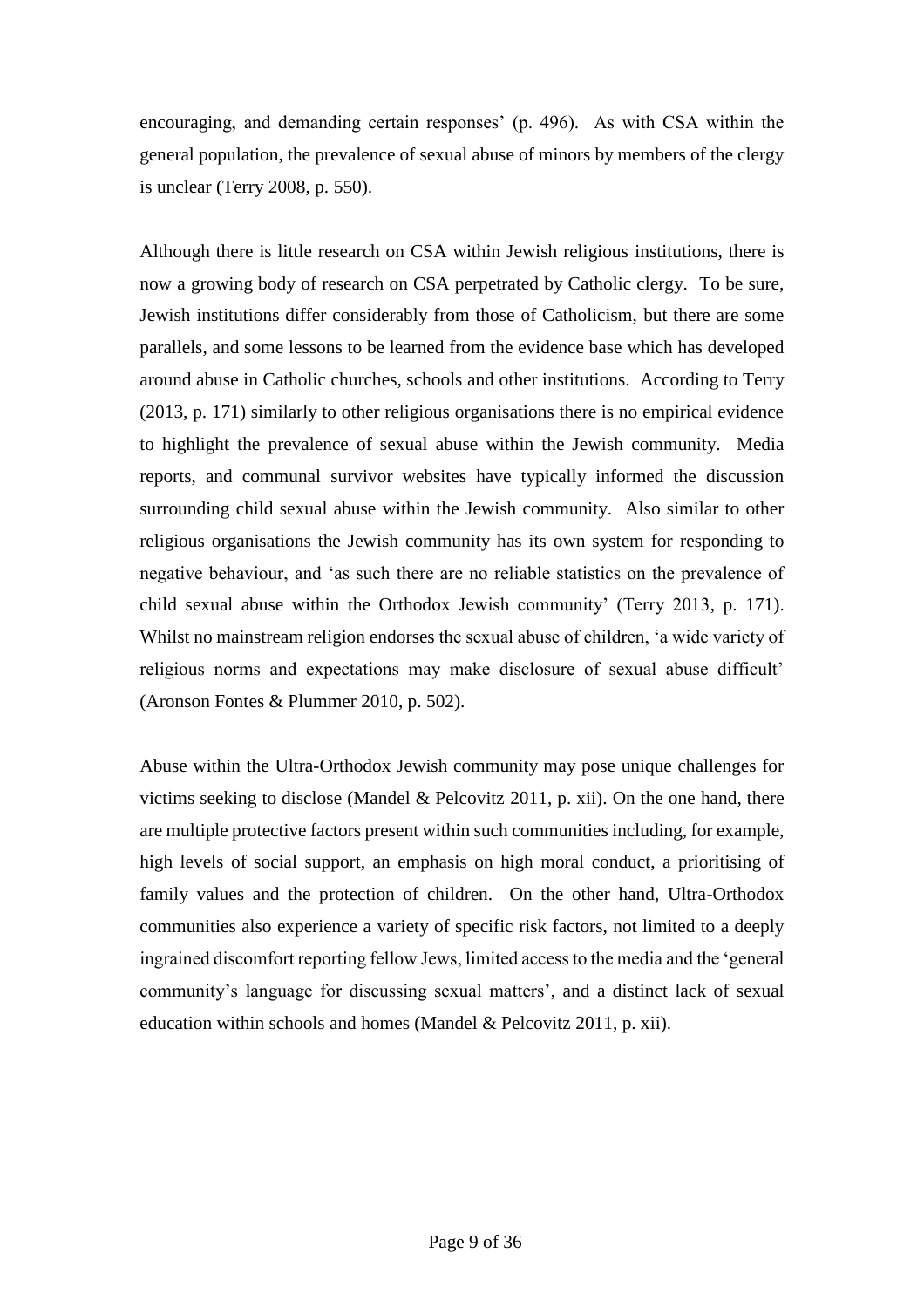# **Cultural Context:**

In order to better understand the context surrounding the recent Royal Commission public hearings into the Yeshiva programs and the Australian Ultra-Orthodox Jewish community, we must develop a greater awareness of the historical and cultural experience of Australian Jewry. According to the recent 2011 census, Australia's total Jewish population was estimated to be 105,600 – 0.5% of Australia's total population (Graham 2014, p. 2). Judaism is a united but pluralistic community and in Australia includes three main streams that generally pertain to levels of religious observance, or lack thereof, with a variety of groups and sub-groups developing from each of the main streams (NSW Jewish Board of Deputies n.d., para. 1). These streams include Orthodox Judaism, Conservative Judaism and Reform Judaism. Although the majority of Jews in Australia are affiliated with an Orthodox congregation, many of those Jews do not attend synagogue regularly, and are only mildly observant of Jewish dietary laws and other religious practices (Markus et al. 2011, pp. 46-47; NSW Jewish Board of Deputies n.d., para. 1). According to a report from the Gen08 Survey – the Australian and New Zealand Jewish Population Study (Markus 2011, p. 9), there are six key subgroups of the Jewish faith represented in Australia, these are defined in Table 1. It is challenging to identify the percentage of the Jewish population of Australia affiliated with each sub-group, however, as the Jewish religion is included in the Australian census as a singular group, often included in the 'other' category. Ultra-orthodox Jews appear to be a small minority of the community. Goldlust (2004, p. 25) estimated that a mere 5% of the total Jewish population of Melbourne in 1991 identified as Ultra-Orthodox.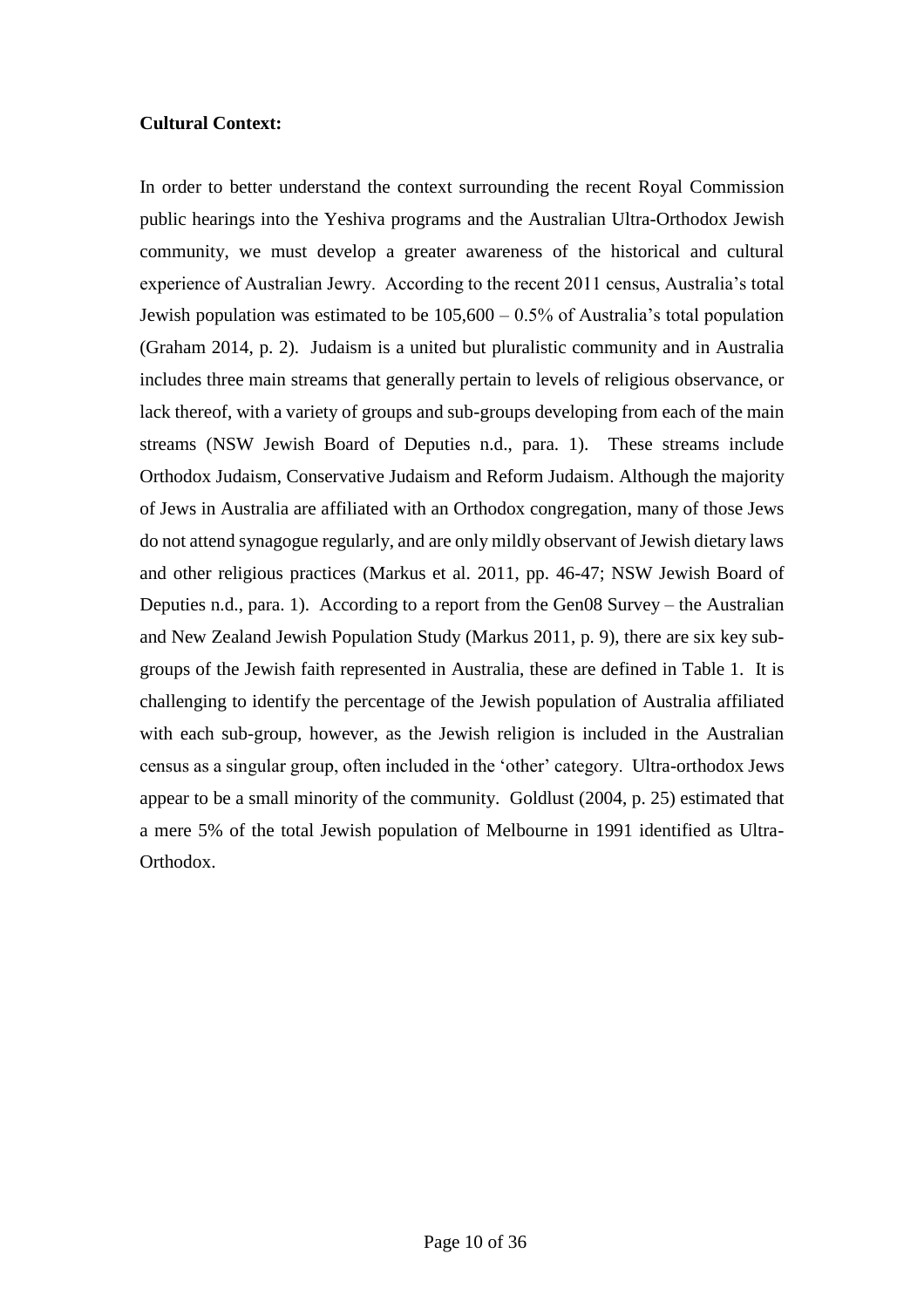| <b>Religious Identification</b> | <b>Level of Observance</b>                               |
|---------------------------------|----------------------------------------------------------|
| <b>Ultra/Strictly Orthodox</b>  | Consists of two main schools: Hassidism and              |
|                                 | Mitnagdim. United by the desire to preserve traditional  |
|                                 | values and practices.                                    |
| Modern Orthodox                 | Also attentive to traditional practices and texts but    |
|                                 | embraces the modern world.                               |
| Traditional                     | Traditional values are upheld, as a means to sustain and |
|                                 | uphold Jewish life.                                      |
| Conservative                    | More open to change than Orthodoxy but more              |
|                                 | connected to tradition than Progressive or Reform        |
|                                 | Judaism.                                                 |
| Progressive                     | The most radical of the three main religious streams, it |
|                                 | maintains that Judaism should be modernised to           |
|                                 | become compatible with the surrounding culture and its   |
|                                 | practices.                                               |
| Secular                         | Focused on the state of being Jewish, as opposed to      |
|                                 | Judaism as an ideology.                                  |

Table 1: Key Sub-Groups of the Jewish Faith Represented Within Australia

Despite the variation in levels of 'observance', Jewish people are linked by common history, language, traditions, and by the written teachings of the Torah (Featherman 1995, p. 129). Jewish values, beliefs and codes of behaviour are 'rooted in tradition as articulated by the Torah', and in Ultra-Orthodox communities this influence can become quite literal with the incorporation of the Halacha – rules of Jewish life (Featherman 1995, p. 129-130). Attitudes towards gender norms and relationships, child rearing, and physical and sexual violence are influenced by Jewish traditions, and enforced by rabbis in positions of prominence and authority particularly within Ultra-Orthodox Jewish communities (Featherman 1995, p. 129-130). Some Ultra-Orthodox Jewish groups boast a collectivist communal nature, and yet maintain individualistic forms of exclusion (Ben-Rafael & Sharot 1991, p. 247). These Ultra-Orthodox religious communities may distance themselves from non-Orthodox Jews, and in turn may avoid the dominant culture and its attitudes and values. As a result Ultra-Orthodox communities may have little or no exposure to new parenting models, concepts of children's rights and the protection of children (Shor, 1998, p. 402). In comparison, Reform congregations have been identified by some commentators as leaders within the Jewish community for combatting CSA (Zucker 2005, p. 86), most likely due to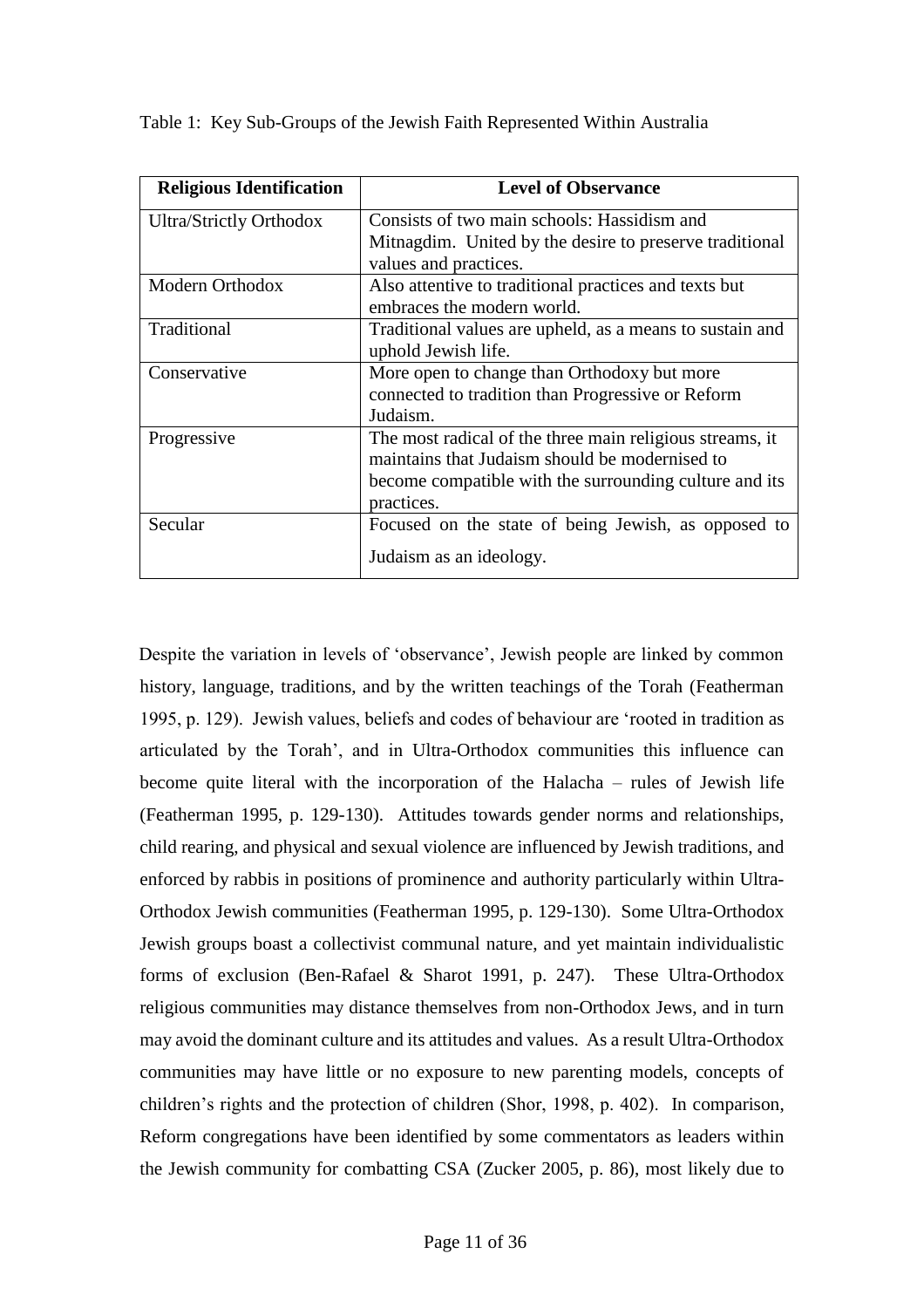their ability to embrace the surrounding culture as the prevention of CSA has become an important topic within public life.

# **The Establishment of the Royal Commission into Institutional Responses to Child Sexual Abuse:**

In November 2012, the Prime Minister of Australia, Julia Gillard, announced the establishment of a Royal Commission into institutional responses to instances of child sexual abuse, following allegations from a senior police officer in New South Wales (NSW) that the Catholic Church had covered up evidence involving 'paedophile priests' (Australian Government 2013, p. 146). This followed several state-led parliamentary inquiries into the protection, or lack thereof, for vulnerable children in a variety of organisational contexts. Calling for a national response, Ms. Gillard (2012, p. 1 of 10) highlighted that too many children had suffered child abuse and had their trust betrayed, not only at the hands of their abusers, but also by other adults who failed to act appropriately.

The RCIRCSA is currently investigating how various institutions including schools, religious organisations, sporting clubs and various government organisations have responded to allegations and instances of CSA (2014a, para. 1). The purpose of the Royal Commission is to create a 'safer future for all children', by investigating any public, private or non-governmental organisation that is, or has been in the past, involved with caring for children (2014a, para. 3). The Commission stipulates that this includes organisations both responsible for the abuse, and for not responding appropriately 'regardless of where or when the abuse took place' (2014a, para. 3). A final report is due no later than 15 December 2017 (RCIRCSA 2013).

All forms of CSA are recognised as a gross violation of children's rights under Australian law, and the unlawful or improper treatment of children has long-term negative effects on individuals, the Australian economy and society (RCIRCSA 2013, para. 3-4). The Royal Commission identifies the important role that various public and private institutions provide for the development of children, but further stipulates that any and all claims of systematic failures by such institutions, specifically in relation to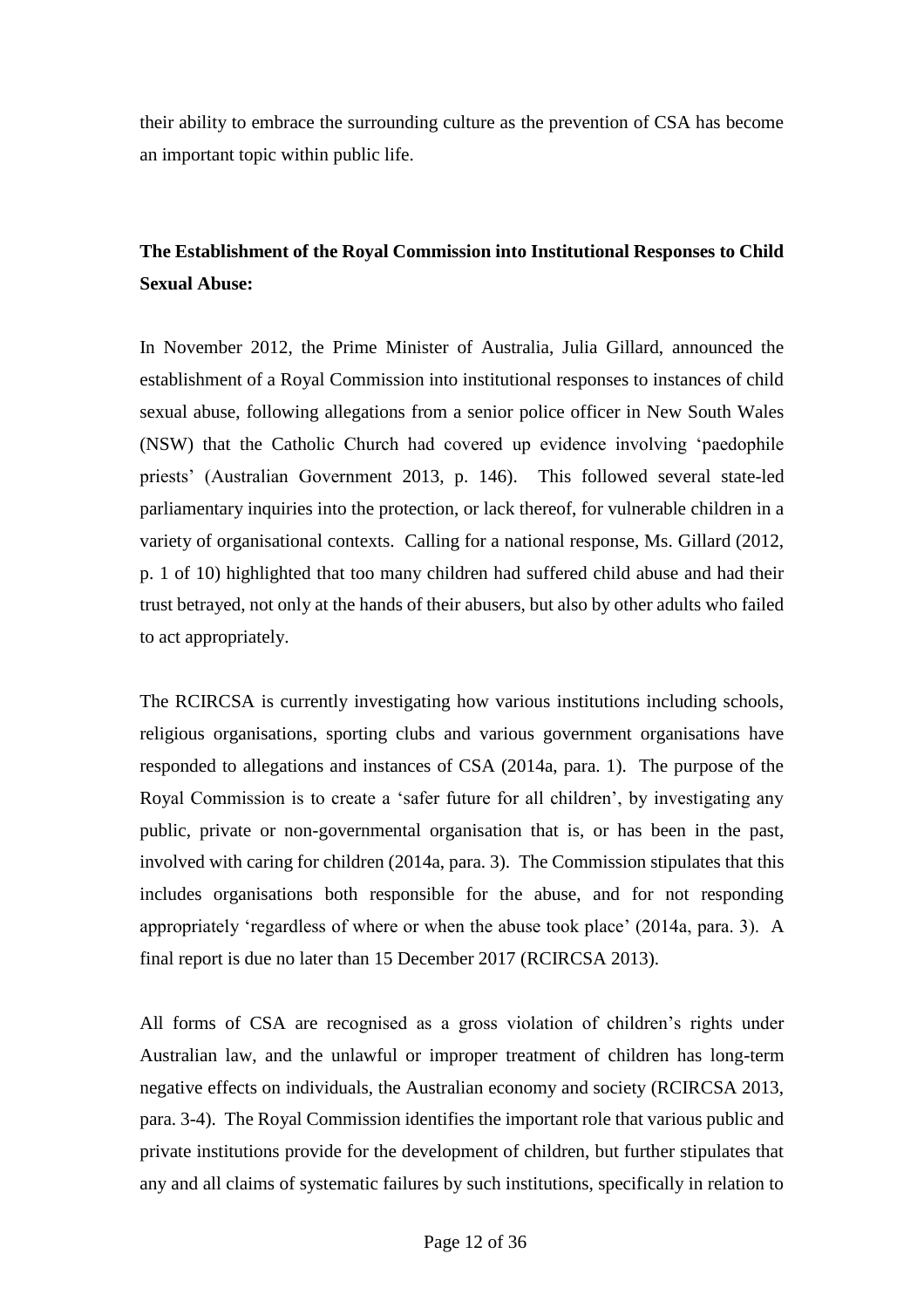allegations of sexual abuse, must be explored fully in order to identify best practice to protect against further occurrences, to ensure appropriate responses occur in relation to such claims, to hold perpetrators accountable, and to provide justice to victims (2013 para. 5-6). The Royal Commission offers victims the opportunity to share their experiences in writing, in a private session with a Commissioner, or as part of a public hearing. Recently the Royal Commission advised that a further series of public hearings will take place in 2017, in relation to the current policies and procedures for a number of organisations that previously attended the Royal Commission, this will include Yeshivah Melbourne and Yeshivah Bondi.

#### **The Current Situation:**

The Australian Jewish community was thrust into the international limelight when on Monday 2 February 2015 in the County Court of Victoria, the 22<sup>nd</sup> case study of the Royal Commission into Institutional Responses to Child Sexual Abuse began. The public hearing was the first of its kind to examine institutional responses to CSA within the Jewish community, despite a number of highly publicised criminal and legal investigations particularly in the United States. At the centre of the hearing were two prominent Jewish institutions, the Yeshivah Centres in Victoria and NSW. The Yeshivah Centres are Ultra-Orthodox single-sex schools lead by rabbis. The purpose of the inquiry was specifically to examine offences committed by three convicted perpetrators, however, the Commission also intended to examine institutional responses to victims and community members following allegations of abuse, police investigations and subsequent criminal proceedings (RCIRCSA 2015, p. 2-3). Namely the systems, policies, practices and procedures for both the reporting of, and responses to, allegations of CSA within these specific organisations were to be scrutinised. Due to the sheer quantity of testimonies provided throughout this case study, a detailed analysis of the proceedings will be examined in a separate paper to be read in conjunction with this literature review. The Royal Commission released a report regarding Case Study 22 – the response of Yeshivah Melbourne and Yeshivah Bondi to allegations of CSA on 29 November 2016.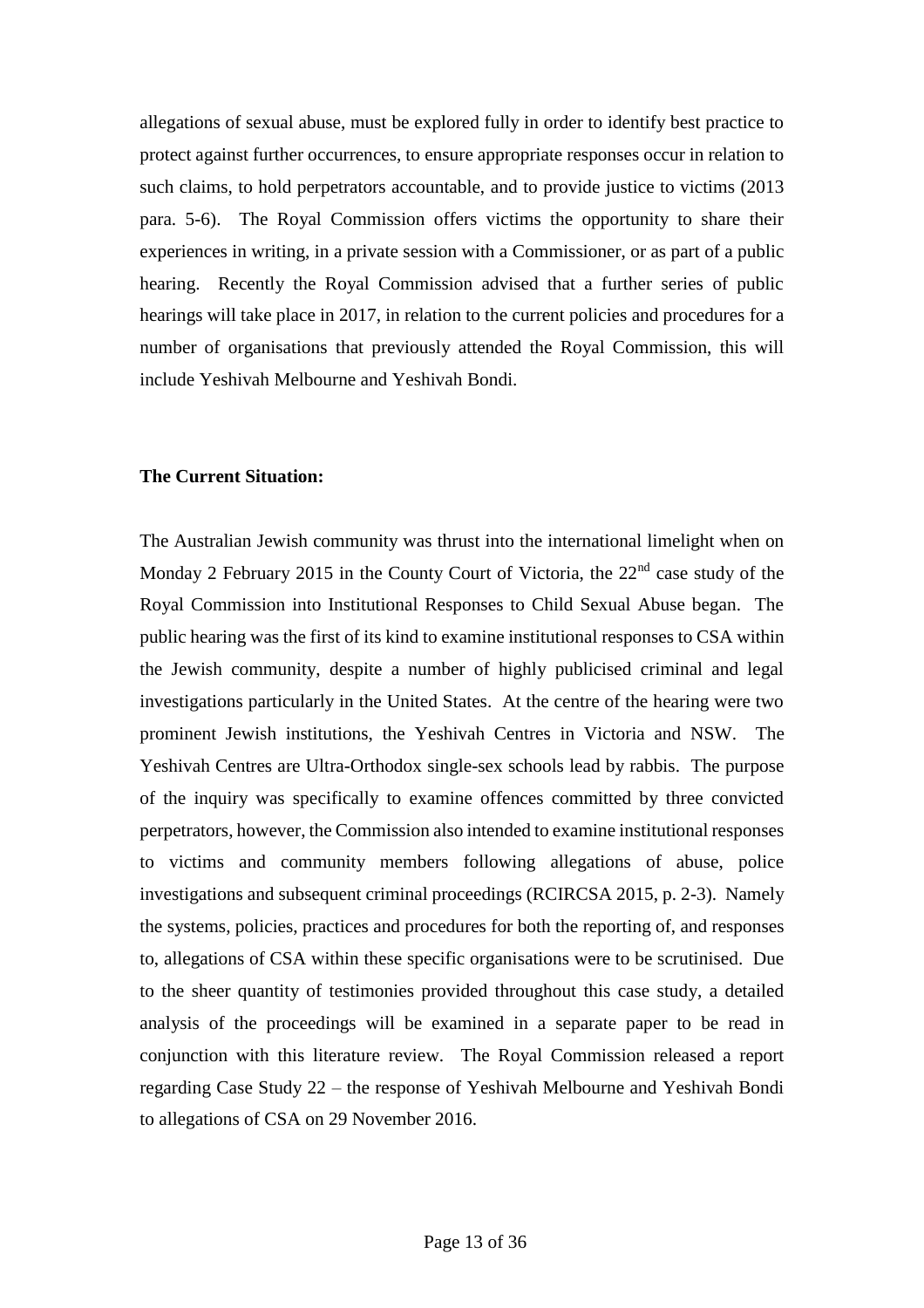In light of the magnitude of this subject matter the remainder of this piece will be devoted to analysing attitudes within the broader context of the Jewish community and the cultural context surrounding CSA within this religious denomination. Furthermore we will attempt to explore experiences of CSA within the Jewish community. Obviously this will not be an exhaustive analysis given the limited amount of research available in this specific area, and the personal nature of this crime.

#### **The Current Research**

#### **The Research Methodology:**

The John Jay study (John Jay College of Criminal Justice 2004) was the first identified academic literature to single out the Jewish faith as of concern with regard to CSA. However there is very little academic literature in this field, and therefore number of sources were utilised to attempt to locate additional research in this area. Initially databases including PsychInfo were searched using the terminology 'Jewish responses to child sexual abuse'. But this was obviously too specific as no resources were found and so a broadened search including the terms 'child sexual abuse in religious organisations', was introduced, however this too proved unsuccessful. 'Religious/organisational responses to child sexual abuse' also proved fruitless. It is interesting to note that a search of 'child sexual abuse' highlighted 5271 available resources, and searching for 'catholic church and child sexual abuse' resulted in 62 items, however, when the search terminology eventually included 'rabbinic sexual abuse' only a single item was found. From this single article a limited reference list assisted the search for additional resources. Namely a text edited by Dr Amy Neustein one of the original authors of the first chapter, called 'Tempest in the Temple: Jewish Communities and Child Sex Scandals', claims to be the first of its kind to delve into this previously taboo subject. From here the writings, most notably from a religious perspective, of American Orthodox Rabbi Mark Dratch, a prolific writer on the need to combat abuse within the Jewish community and founder of JSafe: The Jewish Institute Supporting an Abuse Free Environment, were located. An avid writer, a search for work written by Rabbi Dratch led to a number of opinion pieces on the topic, and the location of a since discontinued journal entitled *Religion and Abuse* of which he was a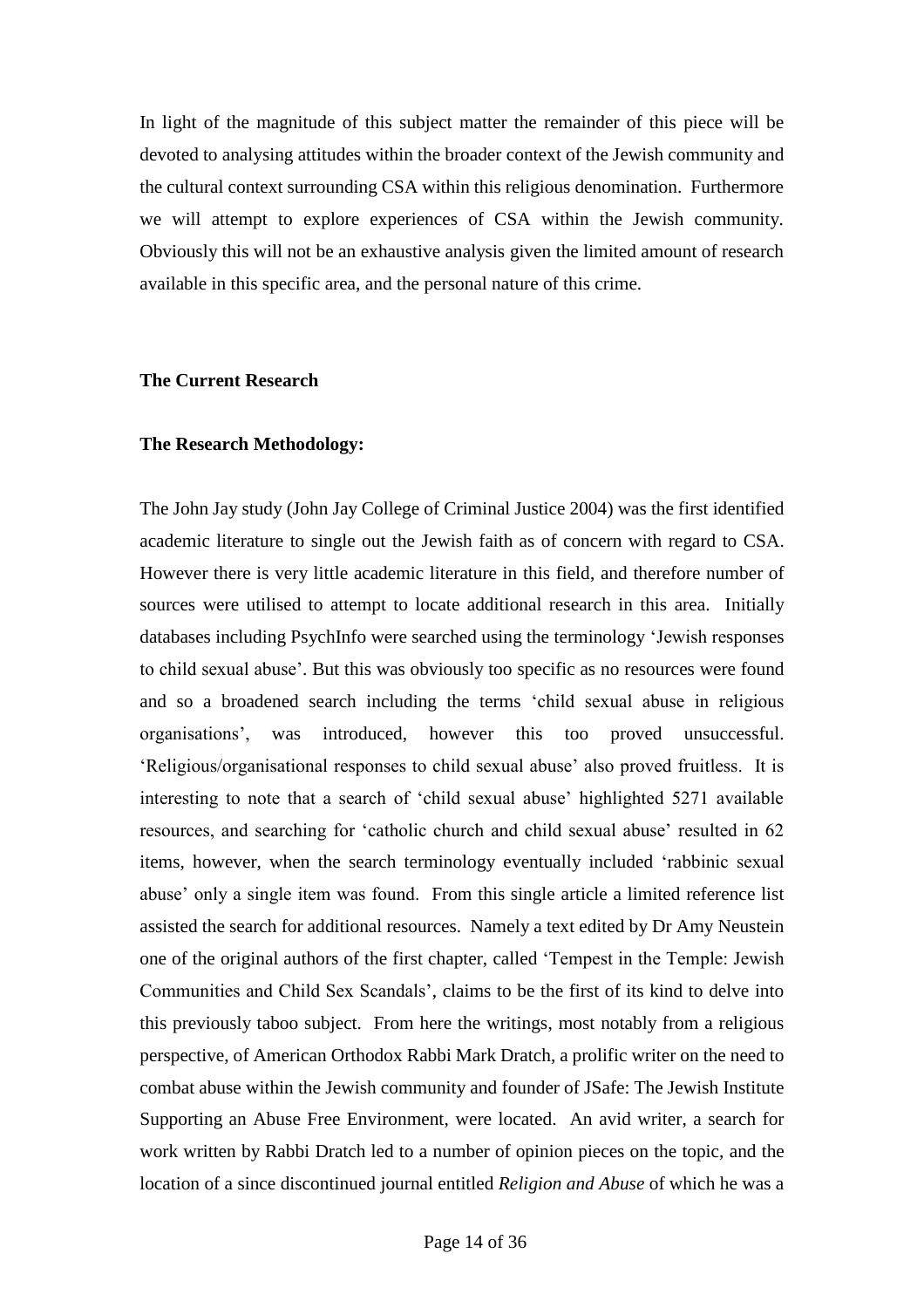member of the editorial board. However, the struggle to access academic literature on the specific topic of Jewish responses to CSA continued.

Additionally, a number of 'generic' child safety journals were searched including Child Abuse Review*,* Child Abuse and Neglect*,* Children and Society*,* Family Matters*,*  Children Australia*,* Child and Family Social Work*,* The International Journal of Children's Rights, Sexual Abuse: A Journal of Research and Treatment*,* Sexual Abuse in Australia and New Zealand: An Interdisciplinary Journal and Journal of Child Sexual Abuse. A select number of academic articles were located, however, the focus of these pieces was often on the counselling requirements for the aftermath of such abuse. Furthermore a number of Jewish-specific journals including the Journal of Jewish Social Studies, Jewish Quarterly and the Jewish Journal of Sociology were searched with little success before contact was made with the UK-based Institute for Jewish Policy Research which directed the researchers to the Berman Jewish Policy Archive. Whilst a number of resources accessed via the Archive appeared to be available regarding abuse within the Jewish community, upon further review the majority of the literature was devoted to abuse within the home and often in regards to domestic abuse. Very little of the literature sourced referred specifically to CSA within an organisational context.

The majority of information gleaned on the subject has occurred through a variety of opinion pieces and a number of websites devoted to uncovering CSA, often developed and maintained by survivors of abuse within organisational and religious Jewish settings. A substantial number of 'break-through' texts have also been written by those who have either survived CSA within the Jewish community, or witnessed someone close to them struggle with the ramifications of the abuse. Often these texts include input from a wide variety of professionals, including religious authorities, psychologists and counsellors, with many offering resources for victims, families and professionals working in the field.

In 2014 Michael Lesher, a United States attorney, writer and advocate for victims of abuse documented the many 'cover ups' within Orthodox Jewish communities, entitled 'Sexual Abuse, Shonda and Concealment in Orthodox Jewish Communities'. A text edited by Dr David Pelcovitz Professor of Psychology and Education at Yeshivah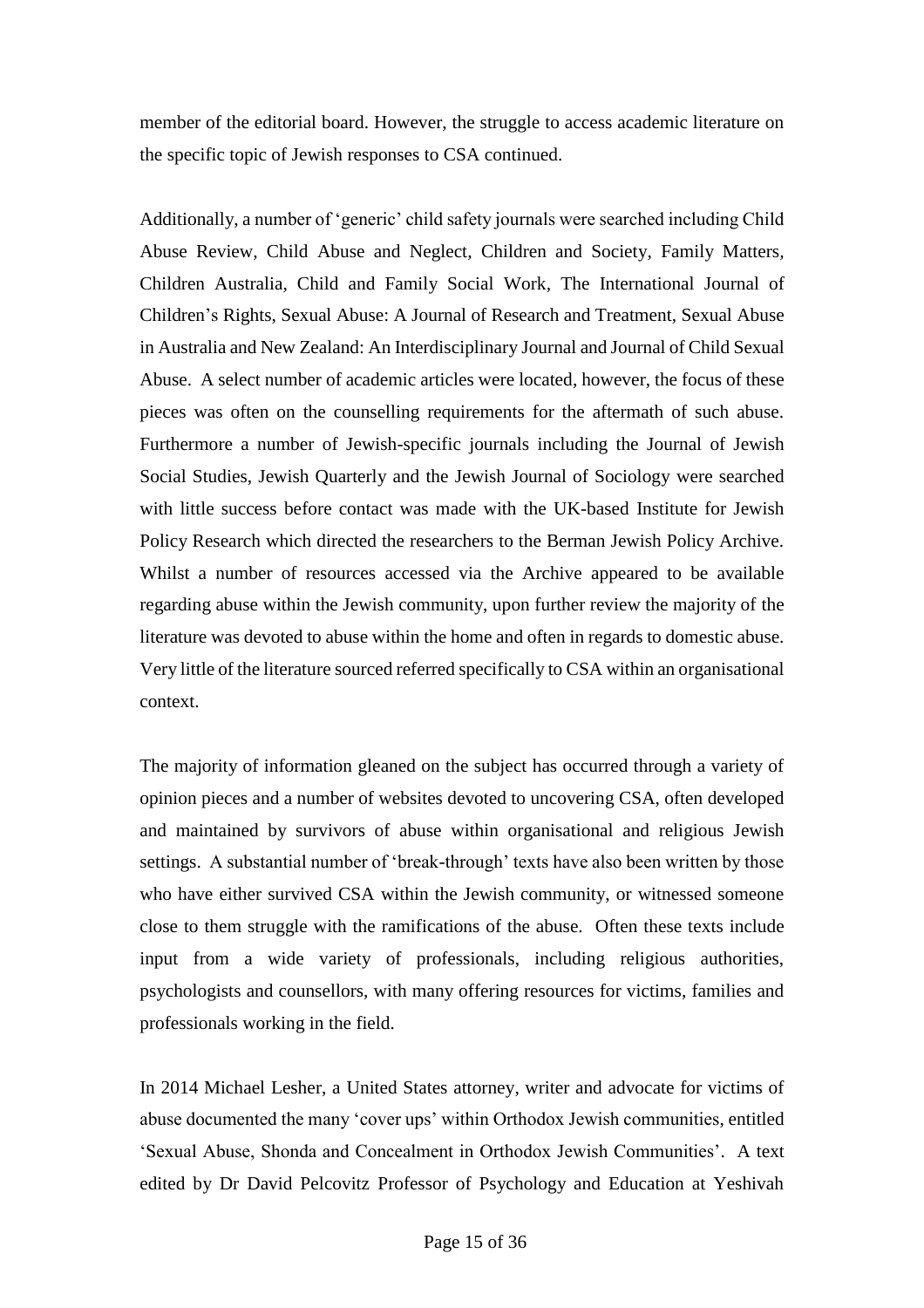University, and David Mandel Chief Executive Officer at Ohel Children's Home and Family Services, informed a great deal of the discussion in this paper. Given the lack of available academic literature, their book entitled 'Breaking the Silence' highlighted the many facets of abuse including the experiences of victims, prevention and intervention programs, Jewish religious law (halachic) and legal perspectives, and identified suggestions for best practice for professionals. Of note, several documentaries have been produced highlighting manifestations of CSA in Jewish communities. One example is the Australian documentary written by Danny Ben-Moshe and Dan Goldberg called 'Code of Silence' (2014) highlighting the experiences of CSA survivor Manny Waks and the sequel 'Breaking the Silence' (2015) directed by Danny Ben-Moshe and produced by Dan Goldberg which documented amongst other things, Waks' testimony at the Royal Commission.

# **Attitudes to Child Sexual Abuse within Jewish Communities:**

Jewish accounts of child sexual abuse within the community have been reported across the globe for a number of years. As early as 1993, the Los Angeles Times published an article entitled 'Jews Begin to Address Allegations of Sexual Misconduct by Rabbis' (Heiman, n.p.). Sensational headlines continue to grace the pages of many major newspapers and magazines, and independent and community Jewish publications worldwide. 'The Child-Rape Assembly Line' (Ketcham 2013, n.p.); 'Speak No Evil' (Jacobs 2014, n.p.); 'Sex, Power and our Rabbis' (Blustain 1998 n.p.) are merely a snapshot of the array of headlines available. A number of investigative series have been produced, claiming to analyse the overwhelming problem of Rabbinic sexual misconduct. The most blatant exposure of the CSA 'scandal' rocking the worldwide Ultra-Orthodox Jewish community, however, has been presented on a number of websites established by victims and their families who elected to take matters into their own hands often after feeling betrayed by their community and its leaders. For example, one of the best known of these sites is Failed Messiah, a controversial anti-Orthodox blog that made headlines when it was sold to anonymous buyers earlier this year. Similarly, Manny Waks, a Jewish survivor of CSA in Australia, publishes a regular online newsletter, and has published a book about his personal experiences as a victims advocate (Waks 2016).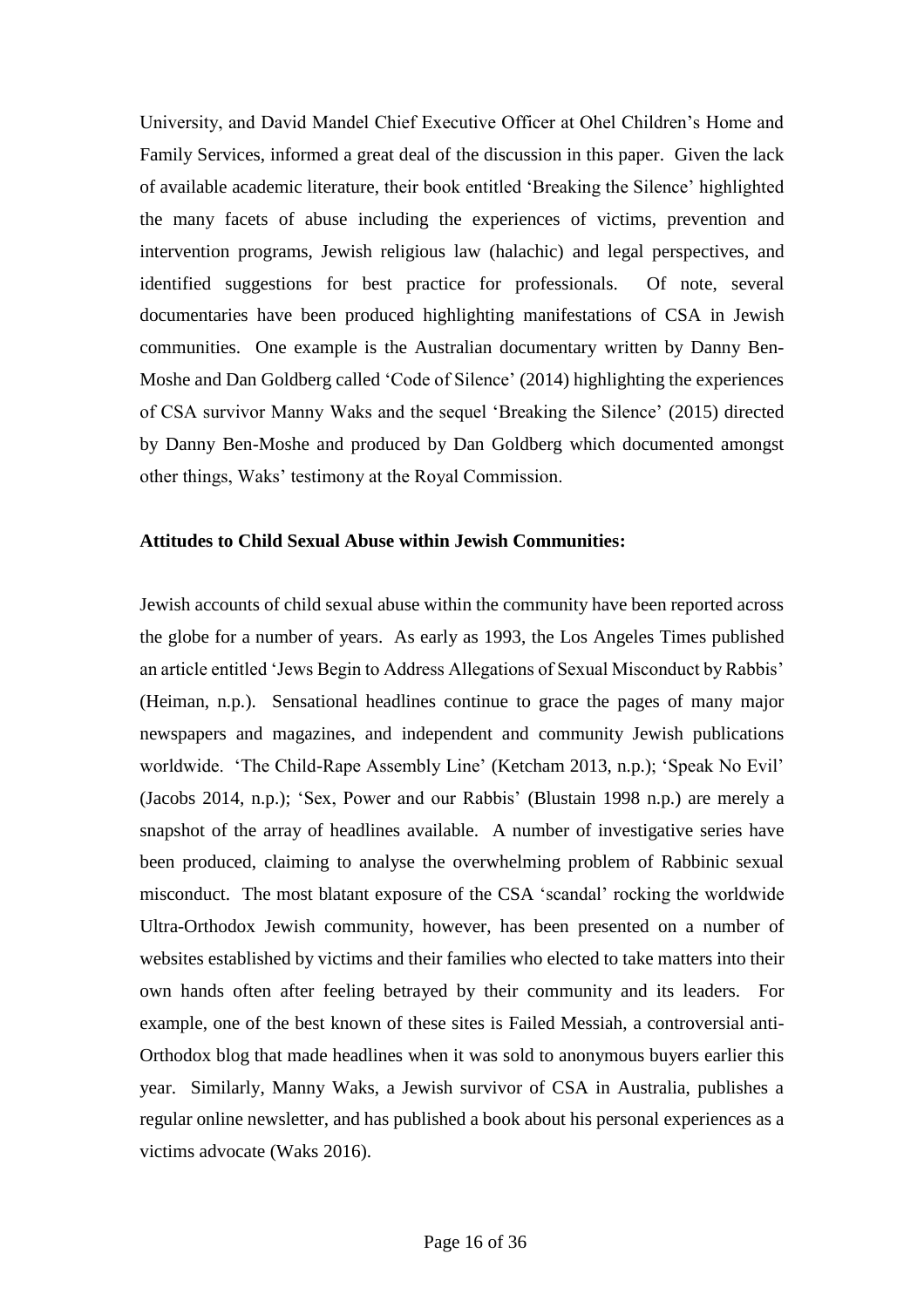Victims of abuse can experience disbelief and skepticism when they speak out against their perpetrators, and this may be exacerbated within the Jewish community when abusers are often well known to the victim, their families and friends, and the wider community (Dratch 2006a, p. 1). In many Culturally and Linguistically Diverse (CALD) communities, the standing of the family in the community is very important to family members, including marriage opportunities for family members and obtaining office within the community (Sawrikar & Katz 2017 forthcoming). Having a family member who is a victim or perpetrator of CSA or who has disclosed CSA to authorities can undermine the status of the family. Similarly family cohesion is very important in many CALD communities. Disclosure of CSA can cause rifts within families, with some members supporting the victim and others the alleged perpetrator (Sawrikar  $\&$ Katz 2017 forthcoming).

Preserving the good name of the community is very important to many CALD communities (Sawrikar & Katz 2017 forthcoming). Disclosure of CSA can be seen as undermining the reputation of the community and exposing the community to scrutiny from the authorities and from the broader society. Preserving the good name of the community is considered more important than protecting victims or prosecuting perpetrators. In some communities victims (and their supporters) are likely to be punished or even expelled by the community if they report abuse to the authorities outside the community (Sawrikar & Katz 2017 forthcoming).

In Australia an editorial published in the Australian Jewish News in 2008, naively (in view of future revelations) claimed that they were pleased to report that 'the likelihood of such an event taking place now or in the future at any Australian Jewish school – Orthodox or otherwise – is remote' ('A lesson learnt' 2008, p. 18). The disbelief that abuse has occurred, or perhaps could ever occur, within the Jewish community is not unique. The isolation, particularly for certain sects of the Jewish community, may appear to provide security against such abuse occurring, however, this is often the environment that most attracts paedophiles. Furthermore in many religious communities there is a strong belief that ones' destiny is ordained by god. Suffering is viewed as a punishment which should be accepted by victims and which is part of their fate (Sawrikar & Katz 2017 forthcoming).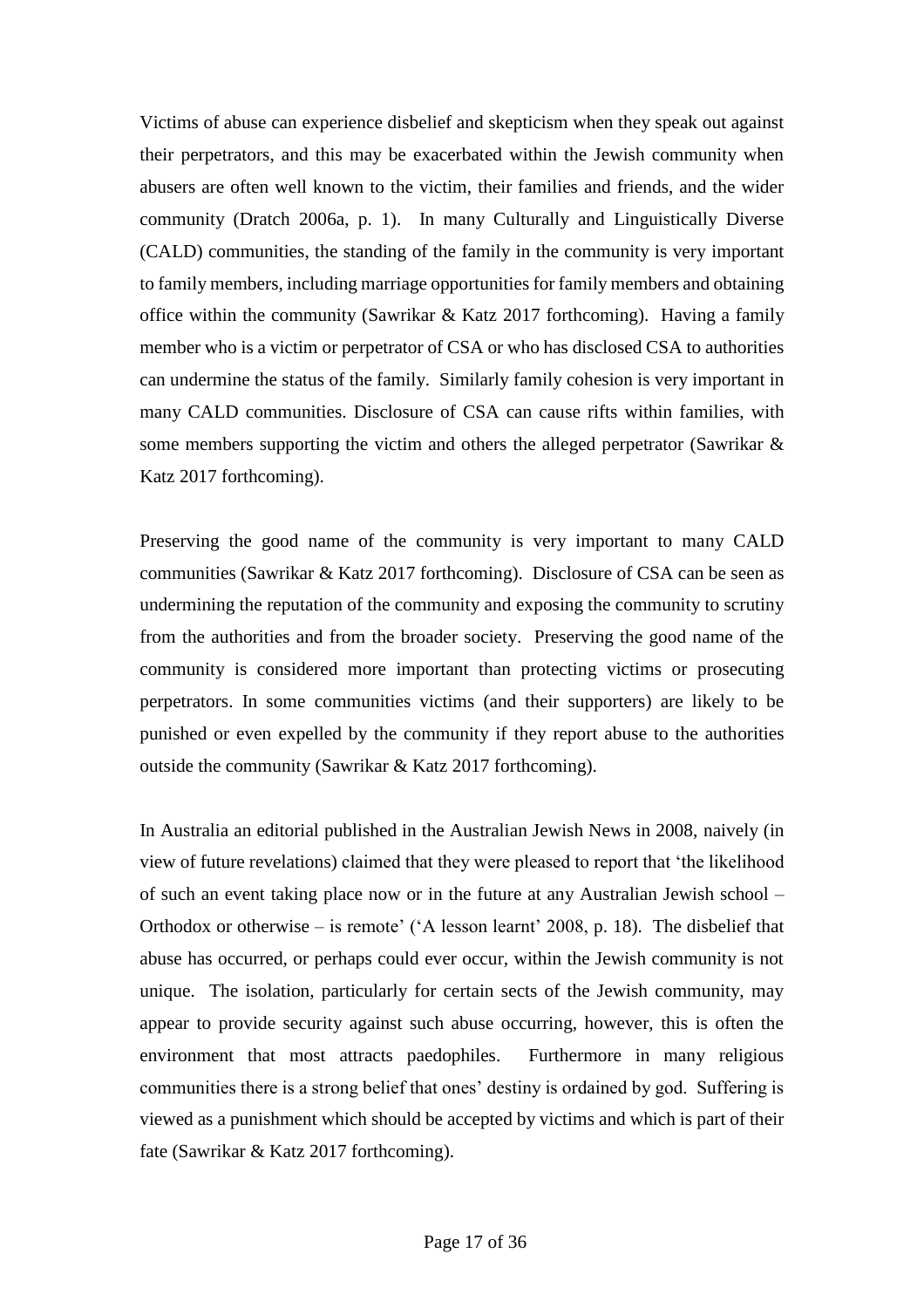In their (unpublished) review of the literature relating to CSA in CALD communities, Pooja Sawrikar and Ilan Katz (2017 forthcoming) identified a range of factors which are pertinent to minority groups in providing the context in which CSA is likely to occur, and in preventing disclosure of abuse by victims or other community members in those communities. The review differentiates between individualist and collectivist cultures and finds that the response to CSA differs between these different types of communities. Individualist cultures are generally western societies and are characterised by a concern for individual rights. Family and community are relatively less important than individuals, and where there are conflicts, individual rights are upheld, if necessary to the detriment of family and community cohesion.

In collectivist cultures the family and the community are seen as more important than the individual (Sawrikar & Katz 2017 forthcoming). Where there are conflicts between individual wellbeing and the preservation of the family or community, the interests of the community are the more important consideration. Generally in these societies children (and women) have low social status. Most collectivist societies are patriarchal in structure. Families and communities are headed by men; women and particularly children have low social status outside the family. Men will by default be believed and their opinions valued. Knowing this, children and women are less likely to disclose abuse by men when this occurs (Sawrikar & Katz 2017 forthcoming).

The review identified a range of factors which make CSA in collectivist societies more challenging to deal with than in individualist societies, although the factors identified in the review are not exclusive to collectivist cultures and apply to CSA in individualist cultures as well. Whilst the review of CSA in CALD communities does not directly address CSA in Jewish communities or institutions, it does provide important insights into the vulnerability factors for CSA in the Jewish community. The Jewish community and its institutions differ in many respects from the Catholic church and from other religious and cultural groups. Nevertheless some of these broader characteristics such as a suspicion of the mainstream and the prioritising of community over individuals are certainly prevalent in at least some Jewish communities and institutions (Sawrikar & Katz 2017 forthcoming).

A study by Donald Palmer, Valerie Feldman and Gemma McKibbin for the Royal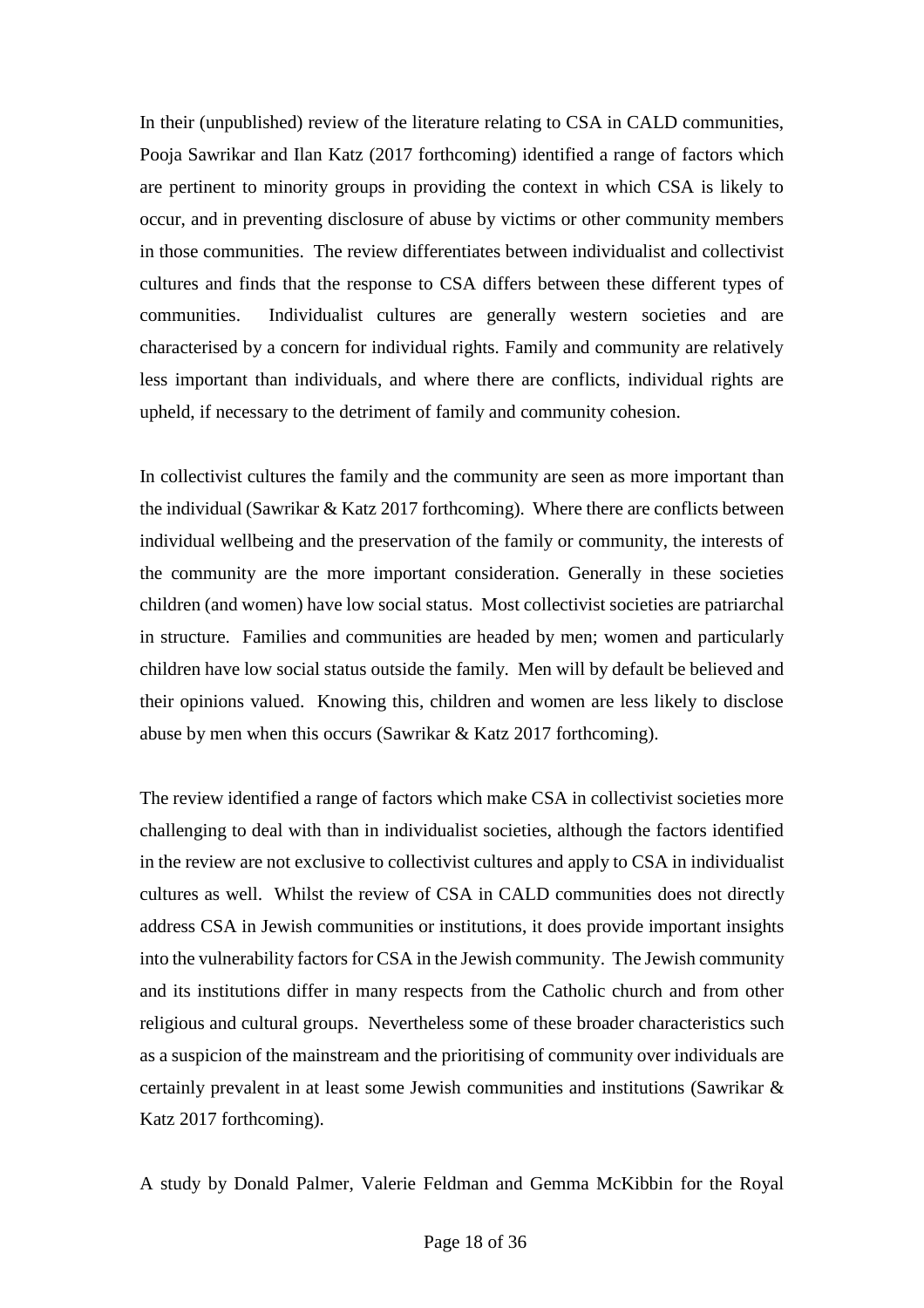Commission into Institutional Responses to Child Sexual Abuse (2016) identified a number of factors which increase the vulnerability of institutions to CSA. In particular Palmer, Feldman and McKibbin describe the characteristics of 'total institutions', where CSA is most likely to occur and where the abuse is least likely to be disclosed or action taken against perpetrators. These tend to be institutions in which children are 'inmates' or unwilling institutional residents. Total institutions often become insulated from mainstream society and there are severe sanctions for anyone who attempts to breach the closed nature of the institution. This is not true of many Jewish institutions although some institutions may have some characteristics of total institutions, and some Jewish communities also have some of these characteristics.

Palmer, Feldman and McKibbin identify six characteristics to discuss how organisational culture can create the context for CSA to occur in institutions. This part of the analysis refers to a wider range of organisations and is relevant to many Jewish educational and communal institutions:

# *Organisations are perceived as ends in themselves,*

The organisation is seen as more important than the goals they were established to pursue or the people they are set up to serve. These cultures can impede the disclosure of CSA and undermine responses to instances of abuse, because they prioritise the reputation of the organisation over the welfare of the victims and the prosecution of perpetrators.

# *Organisational cultures that reinforce hyper-masculine assumptions*

Organisations cultures which hold 'macho' values, beliefs and norms regarding men and boys authorise perpetrators to engage in sexually abusive behaviours and encourage victims to tolerate abuse.

## *Cultures that support inappropriate sexual behaviours*

Organisational cultures that support child sexual abuse, grooming behaviours and sexualised behaviours more generally, thus authorising perpetrators to engage in inappropriate sexual behaviour towards children. They make it difficult for victims and others to distinguish appropriate from inappropriate social interactions. *Organisations that discourage discussion about sex and abuse*

Organisational cultures that do not support the open discussion of matters relating to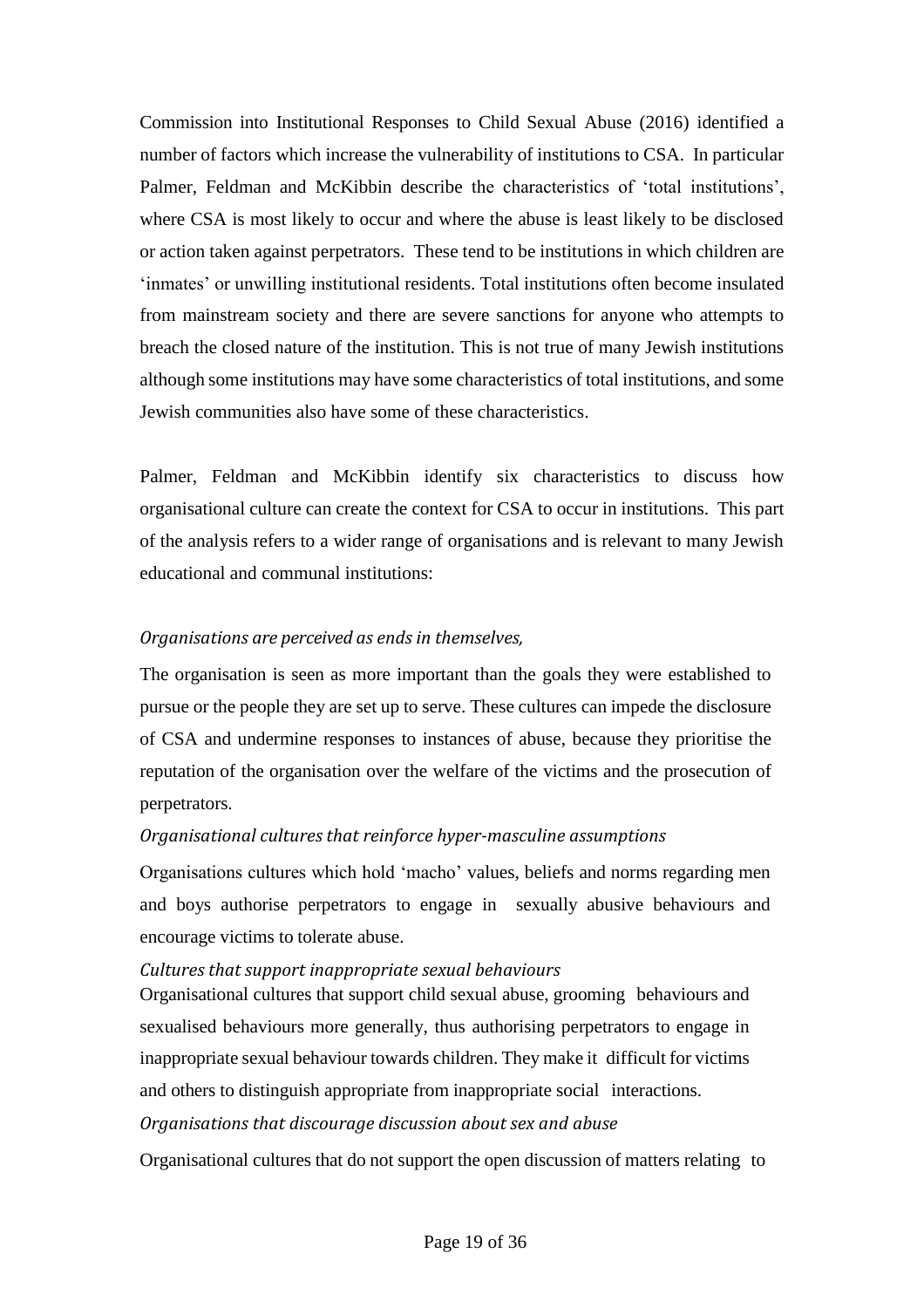sex and CSA can facilitate abuse by making it difficult for victims to recognise inappropriate behaviour by staff or other children, and can inhibit disclosure and organisational response to abuse.

## *Undermining children's self-expression*

Cultures that inhibit and undermine children's self-expression can make it difficult for children to disclose abuse or even be aware of abuse when it occurs.

Cultures where senior managers are rewarded for behaviour or outcomes other than the protection and wellbeing of children, can undermine responses to child sexual abuse by prioritising the organisation's defence against external sanctions (such as bad publicity or legal judgments) over the welfare of victims and the prosecution of perpetrators.

Overall the report indicates that dangerous organisational cultures occur when the institution itself becomes more important than the purpose of the institution or the people who it is intended to serve. The reputation of the organisation is the most important consideration for leaders, rather than the wellbeing of children. Although not all of the factors identified by Palmer, Feldman and McKibbin apply to Jewish religious organisations, some of these factors are prevalent in Jewish religious and educational institutions, particularly those connected to the more religious sectors of the community.

No Jewish organisations defend CSA, in fact it should be noted that all peak Jewish communal bodies within Australia have unequivocally condemned manifestations of CSA, and support reporting to the police. The Jewish Community Council of Victoria (JCCV) is the peak body representing Australia's largest Jewish community, and recently they released a statement in relation to the RCIRCSA report on the Yeshivah centres, with JCCV President Jennifer Huppert stating that;

The inaction, lack of reporting and absence of support for victims described in the Report is totally unacceptable. We all expect our community leaders and rabbis to set an example, and that includes protecting the vulnerable, supporting the victimised and having zero tolerance for child sexual abuse. (JCCV 2016).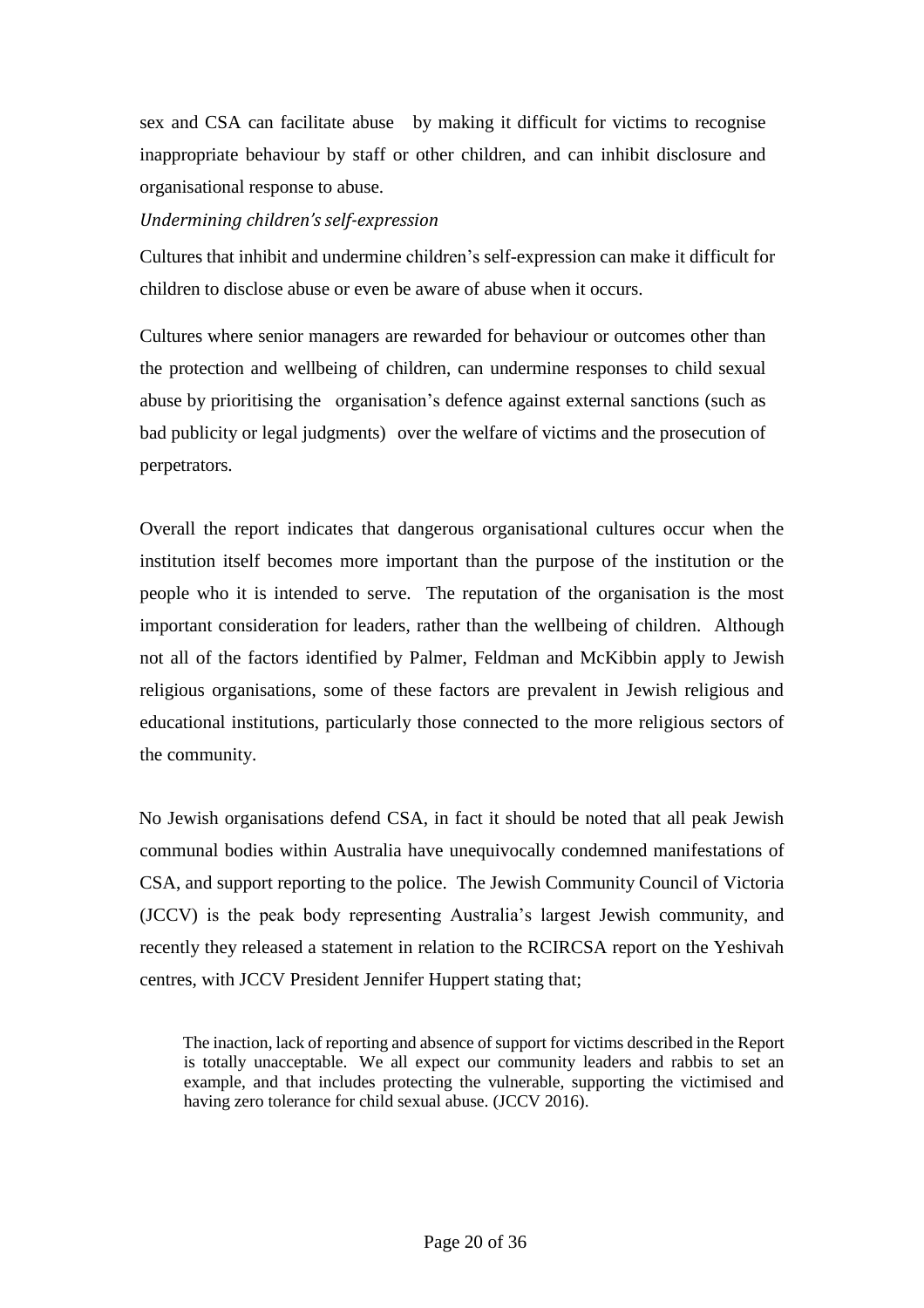The Executive Council of Australian Jewry's (ECAJ) newly elected President Anton Block stressed the need to hold anyone found to have betrayed the trust of children to the full extent of the law, stating that;

The abuse of children in any way, be it physical, sexual, emotional or psychological, is abhorrent, particularly when it is perpetrated by those in positions of trust and authority. All claims of abuse must be treated with the utmost seriousness. There is no place for victims to be ostracized or "punished" in any way for coming forward and making a complaint. On the contrary, they should be given every support. (ECAJ 2016).

Rabbinical leaders concur. A joint statement released by the Executive of the Rabbinical Council of Australia and New Zealand, The Rabbinical Council of New South Wales and the Rabbinical Council of Victoria expressed deep distress regarding the contents of the Royal Commission report into the Yeshivah centres, and called upon anyone 'identified in the report as not fulfilling their legal obligations to protect children to stand down from their public positions' (cited in J-Wire 2016).

Many reports have been made regarding Jewish religious authorities hiding behind fundamental religious concepts as a means to discourage members of the community from speaking out against a fellow Jew, particularly to secular authorities. Reports of victim intimidation are rife. Featherman, a psychologist (1995, p. 153) highlights the need for professionals to understand the Jewish traditions of *lashon hara* and c*hillul hashem*, in order to understand the religious notions that may frustrate the reporting of CSA, and/or inhibit disclosures of abuse by Jewish children. *Lashon hara* (Leviticus 19:16) relatesto biblical requirements against harming a person's reputation, and c*hillul hashem* (Leviticus 22:32) broadly speaking refers to the desecration of the name of God, but specifically prohibits the adjudication of Jews in a non-Jewish court (Featherman 1995, p. 153). This leads to the concept of *mesirah* or informing, which refers to a prohibition on reporting Jews to outside authorities. This concept can be linked to the negative experience of Jews at the hands of non-Jewish governments, and in some communities has dire consequences for the accuser, that of the death penalty (Neustein & Lesher 2008, p. 273). These explanations are quite simplistic and certainly not exhaustive definitions of these important concepts, however, within the limitations of this study they highlight the need for additional research to further understand the complexities surrounding CSA disclosures within Jewish communities of varying levels of observance worldwide.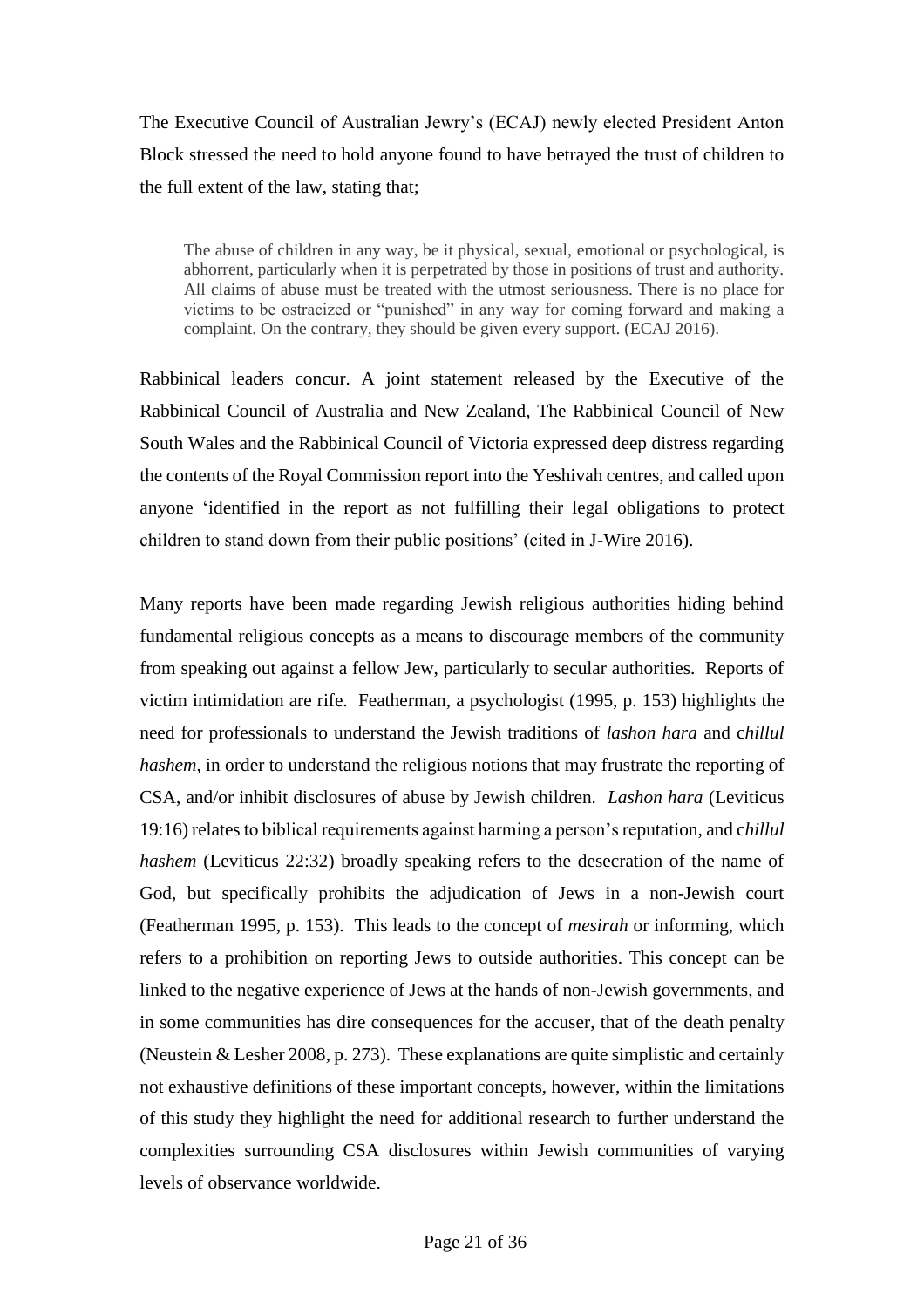For a thorough analysis of the legal ramifications of CSA within specific Jewish communities, see DePaul University College of Law Professor Steven H. Resnicoff's 2012 article in Rutgers Journal of Law and Religion. Resnicoff highlights the urgent need for Ultra-Orthodox communities in America, in particular, to uphold religious values and protect children from CSA. He identifies reasons that may impede the protection of children within such communities such as a reluctance to engage with secular authorities and the influence of Jewish law and traditions as noted above. He offers a number of suggestions to rectify the current state of affairs, in particular, he highlights the need for rabbinic authorities to make a public stand against CSA, to discuss the potential damage for victims, and to encourage the community to utilise secular authorities and services to ensure the safety of the community and in turn provide the support necessary to treat or incarcerate perpetrators for the protection of all children.

Rabbi Dratch discusses how Jewish law highlights the need to judge others favourably, as 'society's interests are served not only by advancing the cause of justice but by furthering the integrity and innocence of each and every one of its members' (Dratch 2006a, p. 2). This raises the question within Jewish law, whether the abused must view their abuser favourably. Dratch (2006a) argues that the benefit of the doubt must be offered to victims, by 'investigating carefully and thoroughly, and in a timely manner', and by ensuring the safety of the accuser from further abuse and retaliation at the hands of the accused (p. 6).

'Jews worldwide share in common a vulnerability to attitudes and acts of anti-Semitism' (Featherman 1995, p. 129). For example, a survey of Australian Jews found that at least 40 per cent had experienced one or more incidents of anti-Semitism, and a similar number viewed anti-semitism as 'a very serious' or 'quite serious problem' (Markus et al. 2009, p. 13). Regardless of the degree of the experience of anti-Semitism, or whether it is expressed covertly or blatantly, 'it always resounds with the ghastly echo of thousands of years of persecution, expulsion, and, in our own era, the annihilation of most of a generation of European Jewry' (Featherman 1995, p. 129). The Holocaust stands as 'the ultimate expression of anti-Semitism', and almost all Jews have been touched by this horrendous event, which Featherman (1995, p. 139) contentiously believes could prevent even the least observant Jew from seeking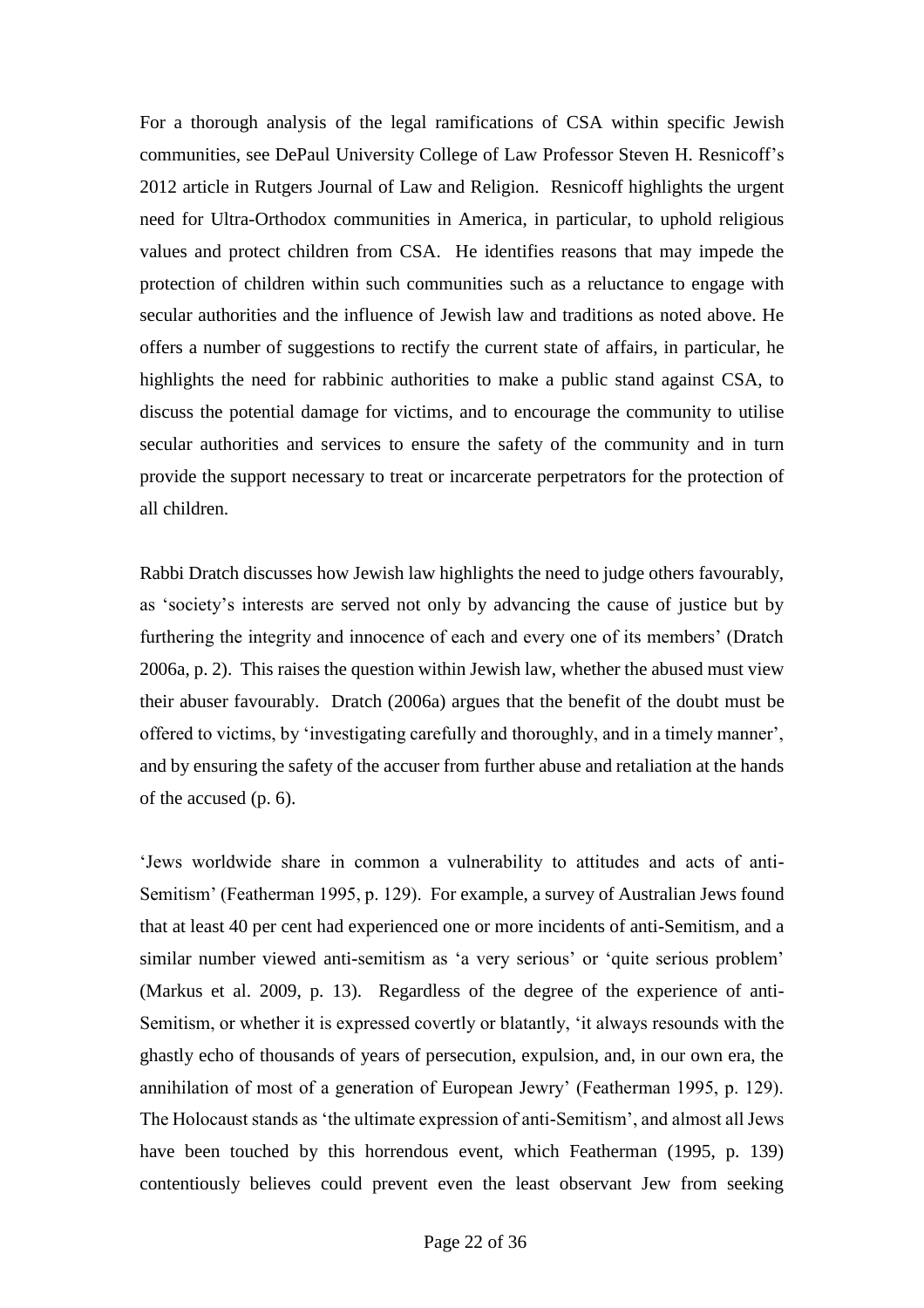assistance from non-Jewish social services and law enforcement agencies. This may also extend to individuals of the Jewish faith who choose not to affiliate with any Jewish community. It is not known whether this opinion is validated within world-wide Jewish communities, however, it is reasonable to consider that perhaps this fear of non-Jewish prejudice is exploited by perpetrators to avoid disclosure and punishment. Recently this came to light during Case Study 22 of the Royal Commission, where Mr Alex Lewenberg, the lawyer for convicted perpetrator David Cyprys, was quoted as stating his disapproval that 'another Yid' would assist police against a fellow Jewish person, in a telephone conversation with the victim. In many CALD communities there is considerable reluctance to report incidents or community concerns to the authorities. In some cases this has been because of previous negative experiences with authorities or because of the fear of culturally inappropriate responses. This is also related to the point above about bringing the community into disrepute.

Within Ultra-Orthodox Jewish communities there may exist a Beth  $D$ in – a rabbinic court dating back to biblical times that is entrusted with making decisions regarding all areas of communal life (Neustein & Lesher 2008, p. 271). The Beth Din is afforded great prestige within Ultra-Orthodox communities, and despite acknowledging that criminal matters are not on the agenda, and severe limitations with regards to criminal and antisocial conduct in particular, the Court continues to determine the outcome of many CSA allegations (Neustein & Lesher 2008, p. 271). The Beth Din are considered to be largely 'impotent' with regard to dealing with CSA, as the court is unable to arrest or detain suspects, compel evidence, or even punish an offender in the event that they are found guilty (Neustein & Lesher 2008, p. 271-272).

Nevertheless victims around the world continue to take their concerns to religious authorities prior to, and in some cases instead of, going to secular authorities (Neustein & Lesher 2008, p. 272). Furthermore, although the rabbinic courts seem to yield little control over the accused, a great degree of power exists over the accuser, and this can lead to threats and religious ostracism if their accusations are reported to external authorities, even if the accused is found guilty (Neustein & Lesher 2008, p. 272). It should be stated, however, that many Ultra-Orthodox rabbis do not support the belief that Jewish victims should ensure that CSA is not reported to outside authorities.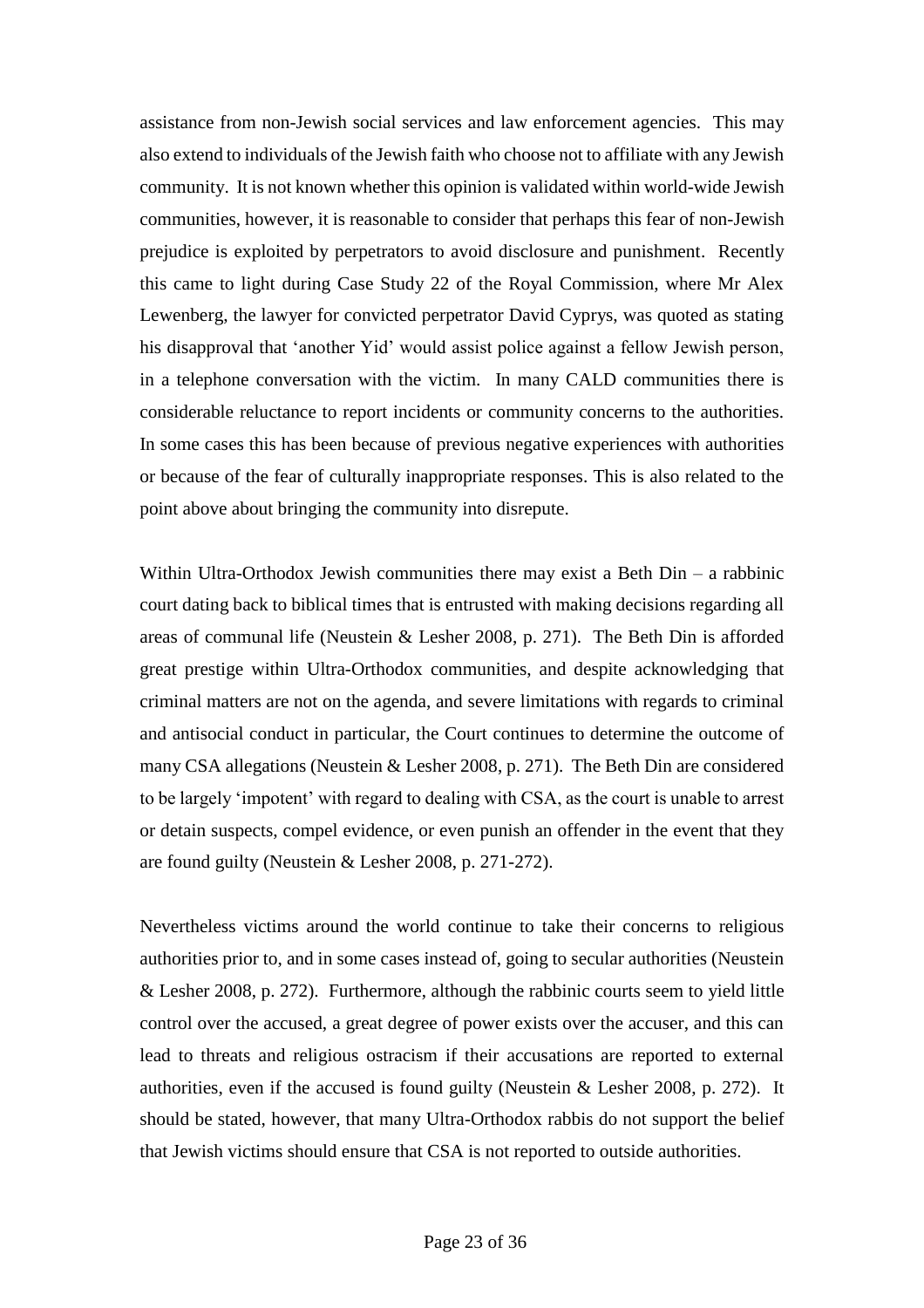It is not simply a matter of how the application of religious law influences Ultra-Orthodox communal responses. Firstly, experiences of anti-Semitism have perpetuated fears for the safety of the accused should they be found guilty and enter the gentile criminal justice system. Secondly, there is a concern about the reaction of the wider community lest public scandal draw attention to the Jewish community and encourage enemies of the Jews to attack (Neustein & Lesher 2008, p. 275). It is for this reason that the cover-ups of CSA within Ultra-Orthodox Jewish communities cannot be understood as separate from a range of sociological factors, and may in turn account for the reason why many perpetrators have been supported throughout criminal investigations, often at the expense of the victims, who in some cases had to leave the community (Neustein & Lesher 2008, p. 275). This is consistent with the general view in some communities that all criminal or antisocial behaviour should be dealt with by the community rather than by reporting to secular authorities.

Neither course of action vindicates children who have experienced abuse, nor acts to protect prospective victims from other communities, as the perpetrator escapes 'law enforcement investigation and is never prosecuted, let alone punished, for his or her actions' (Neustein & Lesher 2008, p. 275). Albeit, Mandel and Pelcovitz assert that underreporting is not isolated to the Jewish community, furthermore they believe that recently there has been a significant attitudinal change amongst Orthodox communities' responses to CSA, as there is a 'growing awareness that sexual abuse in the Jewish community is an indisputable reality' (2011, p. xi-xiii).

#### **Experiences of Child Sexual Abuse within Ultra-Orthodox Jewish Communities:**

There have been a number of recent widespread reports of prominent Jewish religious leaders turning a blind eye to allegations of CSA in Ultra-Orthodox communities around the world, claiming that the incidents were not contrary to Jewish law. A variety of reasons may be offered in such circumstances, for example the belief that the perpetrator has repented and reformed, or is isolated and protected from vulnerable members of the community. This appears to be consistent regardless of the level of orthodoxy, however, access to mainstream services may act as a deterrent. The social isolation of Ultra-Orthodox communities world-wide, and a distinct lack of access to technology, renders this particular community vulnerable, as perpetrators may be exiled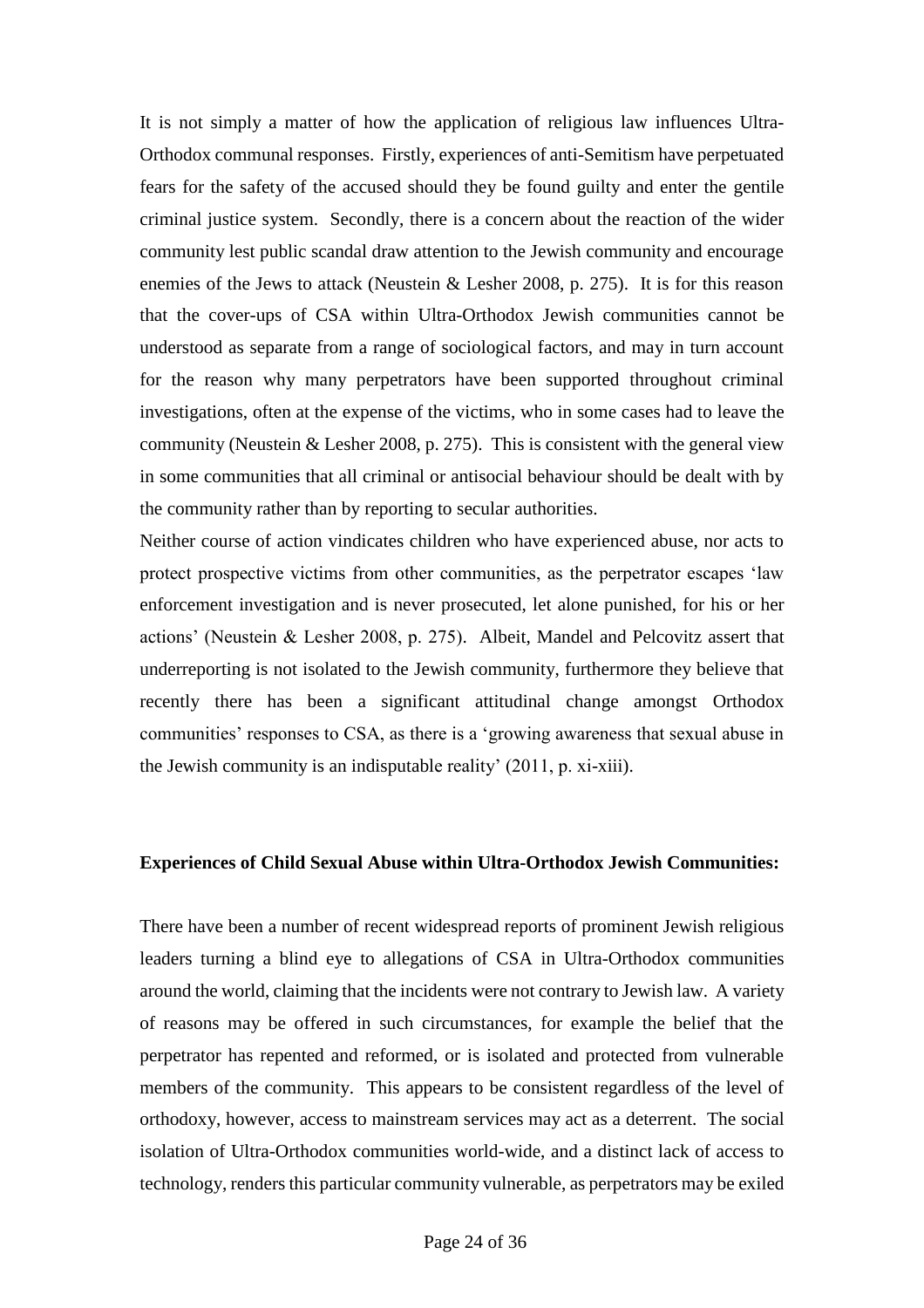from one community, only to engage with another in a different country who have little to no knowledge of the past crimes committed by such individuals. The on-going case of the former Adass Israel (ultra-orthodox School) Principal who is currently residing in Israel after being sent away from the Victorian Adass community is one such example. Furthermore there is an ongoing debate regarding the protection of Jewish criminals within Israel, which is something to be considered, but too extensive for this review.

The recent Royal Commission inquiries into the Yeshivah centres in both Melbourne and Sydney are merely examples of manifestations of CSA within Ultra-Orthodox communities and the cover-ups that occur behind the scenes. Rabbi Dratch (2006b) argues that there are several examples throughout Jewish legal literature that forbid such acts, furthermore he stipulates that a Code of Law is not necessary to forbid such 'inherently repulsive and repugnant acts' (para. 2). Nevertheless, the issue of sexual abuse within the Ultra-Orthodox Jewish community has only recently become a significant part of public discussions and forums. Although Rabbi Dratch (2007) believes that acknowledging there is a problem is the first necessary step, he stipulates that the community and its leaders need to act 'efficiently, appropriately, and responsibly' in order to silence their critics (p. 2 of 2).

Rabbi Dratch (2007) believes that many religious leaders have misrepresented halacha, by placing themselves in positions of authority in order to determine if abuse actually took place, and encouraging prohibitions on speaking out due to the constraints of lashon hara and mesirah (p. 2 of 2). This he believes has been detrimental for victims and needs to be corrected publicly. He asserts that;

When allegations are listened to seriously and respectfully, and responded to effectively and properly – in accordance with the halacha and informed by the best expert resources contemporarily available – communal integrity and respect will be restored. (Dratch 2007, p. 2 of 2)

Despite the limited response to CSA by many Ultra-Orthodox communities, victims and survivors of abuse within the Jewish community have often sought solace from their rabbinical leaders and community, and the Torah and halachic system 'which they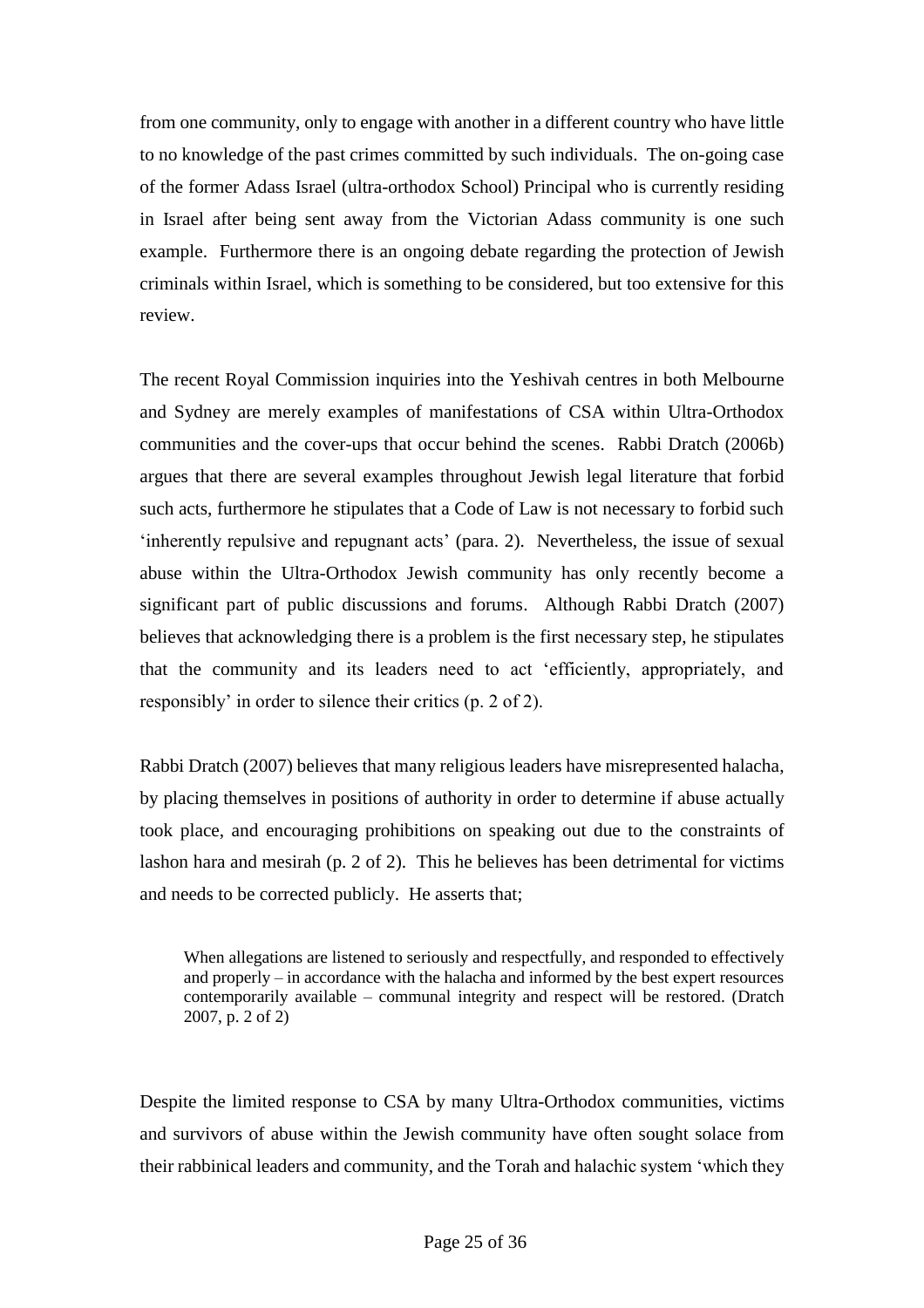were taught to revere and upon which they were raised to depend' (Dratch 2007, p. 2 of 2).

# **Recommendations for Future Practice:**

Existing literature has highlighted the many and varied challenges of protecting children, particularly within smaller Ultra-Orthodox Jewish communities. There is little empirical evidence as to best practice with such groups. Neustein and Lesher (2008, p. 285) highlight the challenges associated with reforming Ultra-Orthodox communities given their deeply ingrained religious practices coupled with experiences and memories of historical oppression at the hands of non-Jewish authorities, especially given that anti-Semitism remains a part of the daily existence of Jewish people around the world regardless of the level of observance. They believe, however, that positive changes can occur within Ultra-Orthodox Jewish communities, with the assistance of educational and legal reforms (Neustein & Lesher 2008, p. 285).

By breaking the barriers of silence surrounding CSA, Ultra-Orthodox Jewish communities can empower victims to speak out, acknowledge their suffering and include them as viable members of the community once again (Neustein & Lesher 2008, p. 285). One suggestion for achieving policy change requires rabbis within the communities to re-educate their congregations regarding CSA and the teachings of the torah and other biblical texts that highlight and identify the many wrongdoings that have been allowed to perpetuate for many years. This may prove especially challenging given the sheer magnitude of differing religious communities within Judaism. But failure to recognise abuse within the community undermines the collective health of the community given the many and varied consequences of CSA. It also continues to diminish public confidence in community institutions, and it ensures that Ultra-Orthodox Jewish communities will continue to be preyed upon by paedophiles who will never suffer the consequences of their actions (Neustein & Lesher 2008, p. 285).

Unlike many denominations within the Catholic Church, there is no central authority within the rabbinate (Herzbrun 2005, p. 23). Rabbis serve and are accountable to individual congregations and boards, this places communal organisations in a position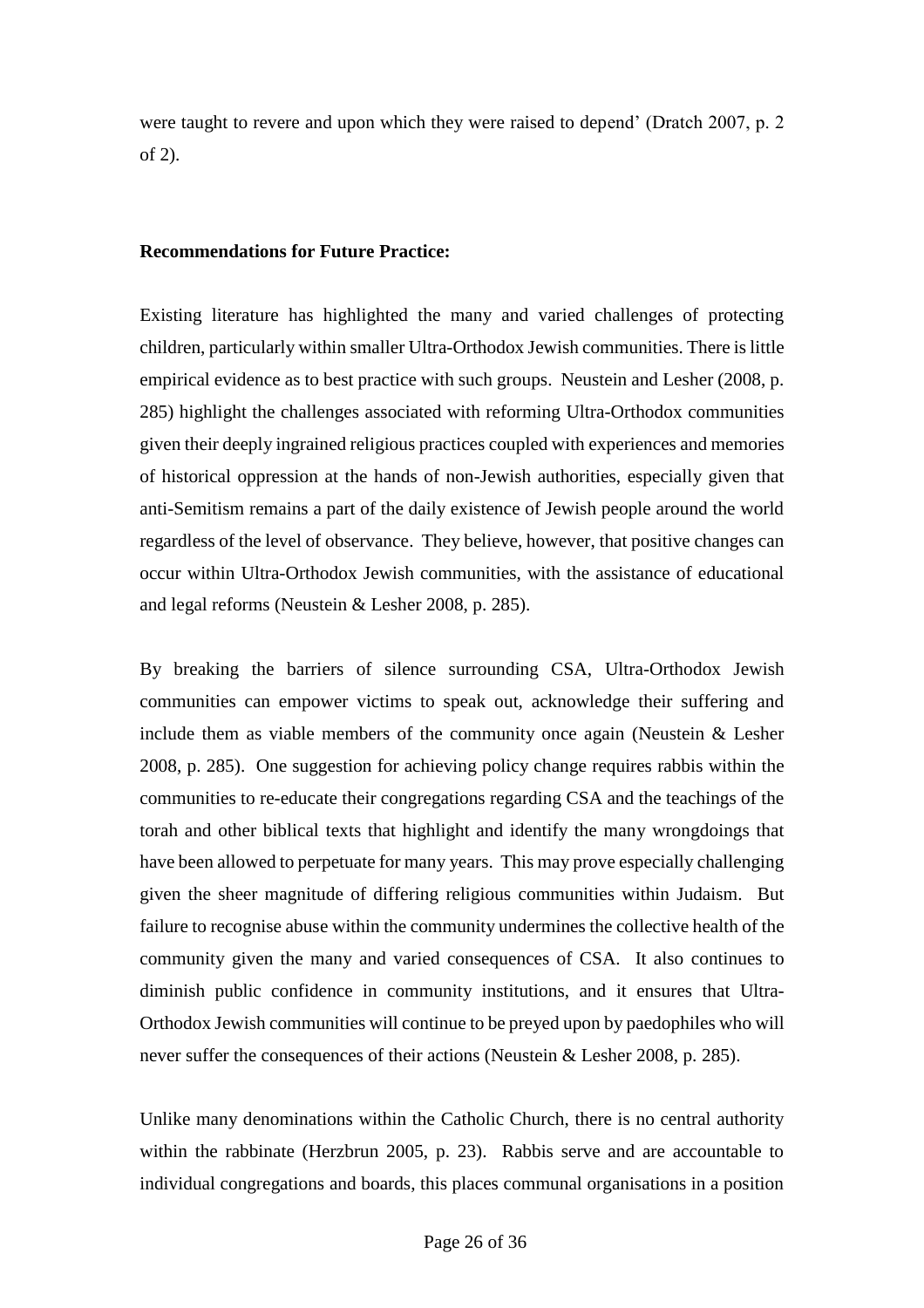to not only define appropriate policy, but to address the issue of clergy misconduct (Herzbrun 2005, p. 23). External associations affiliated with rabbinic members are also well positioned, and should be held accountable, however an independent body of community members would be more appropriate. Furthermore, Herzbrun (2005, p. 27) argues that the separation between church and state requires the Jewish community to protect themselves to a certain degree 'on their own'.

Mainstream legal systems need to enforce their standards of enforcement, demanding that cover-ups - regardless of the religious institution - be eliminated (Neustein  $\&$ Lesher 2008, p. 286). Neustein and Lesher (2008, p. 286) highlight the need for the criminal justice system to treat witness intimidation, similar to that conducted by gangs of organised crime, as unacceptable. Brooklyn District Attorney Charles Hynes supports this notion claiming that Ultra-Orthodox communities care more about protecting suspects than victims (Chang 2012, n.p). For example, in 2012 four men were charged with witness tampering when they attempted to bribe a teenage girl who was witness to a sexual assault within the Brooklyn Orthodox community (Dye 2012 n.p). In order to provide more reliable statistics to illustrate the true extent of the problem of CSA within Ultra-Orthodox Jewish communities around the world, Zucker (2005, p. 86) calls for greater transparency. Furthermore research is essential in order to develop adequate policies, and to address appropriate educational and procedural ramifications for the exposure of CSA within religious communities. As Zucker states;

It is time to make this issue a higher priority for Jewish communal leadership, for the violation of sexual boundaries by clergy always is a betrayal of a sacred trust. (Zucker 2005, p. 86)

## **Conclusion:**

Some Jewish communities have vigorously denied the problem of CSA in the past, which has prevented an open assessment of the problem (Herzbrun 2005, p. 29), but if anything is to be learnt from the recent and public scrutiny of the Royal Commission, then the issue of CSA must be acknowledged in order to truly capture a realistic representation of the problem at hand. Very little is currently known about the prevalence of CSA in Jewish communities worldwide including Australia, the varied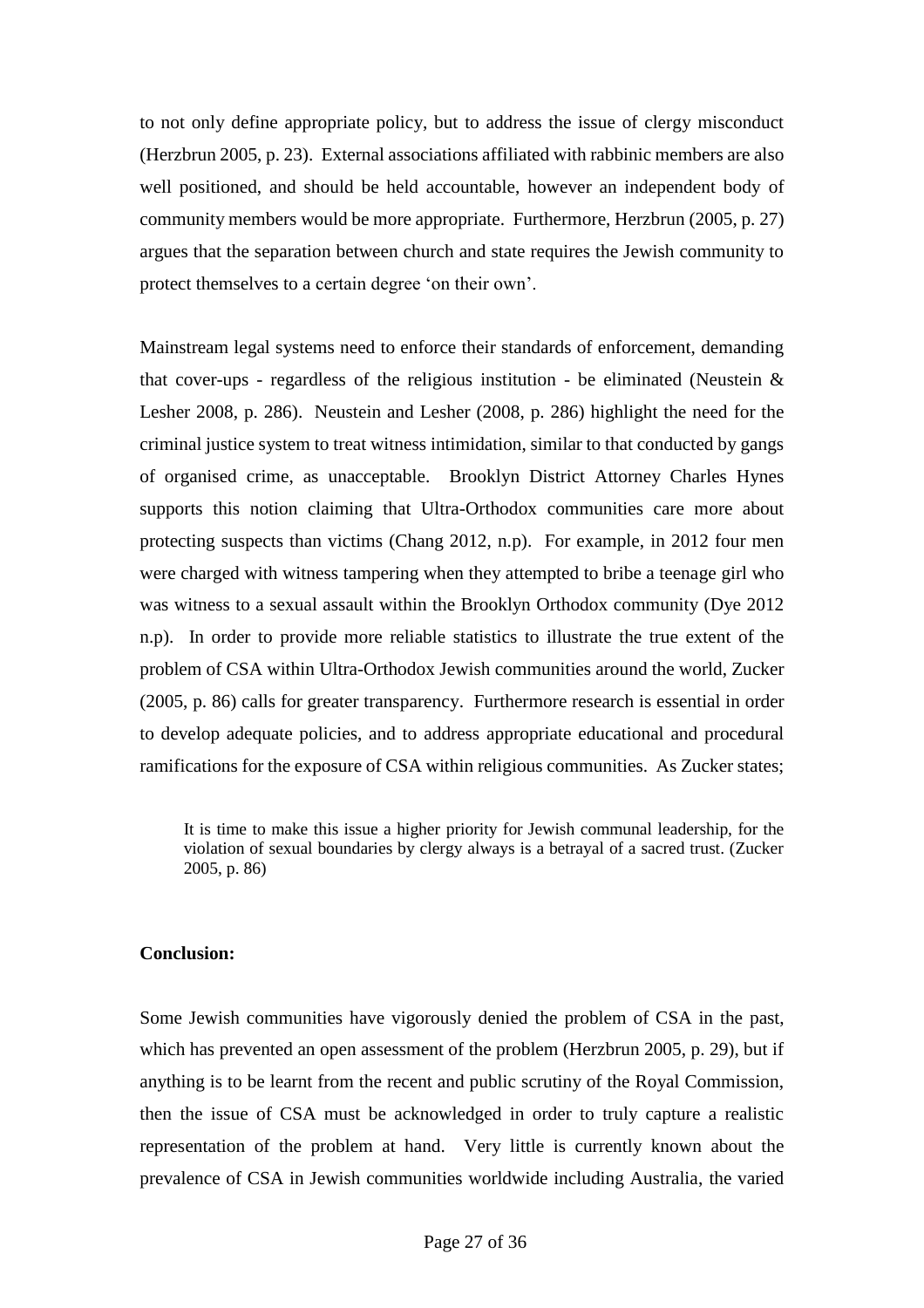impact on male and female victims across the spectrum of Jewish observance, the responses of rabbinical and secular Jewish authorities, the tendency of perpetrators to jump from one Ultra-Orthodox community to another globally, and the experiences of Jewish CSA survivors.

Far more research is needed to ascertain prevalence and the merits of existing policies and practices. A good starting point, however, would identify the nature of Jewish communal responses to child sexual abuse globally. By commencing this dialogue with a wide range of members of the global Jewish community across different sub-sets who have either experienced CSA, or been privy to the ramifications of this insidious abuse on their loved ones or fellow community members, there is an opportunity to change the way CSA is viewed within closed communities. After all, 'the loss of belonging to a trusted and trustworthy human community' and the loss of faith may be one of the most difficult ramifications for both victims and perpetrators of CSA (Featherman 1995, p. 140).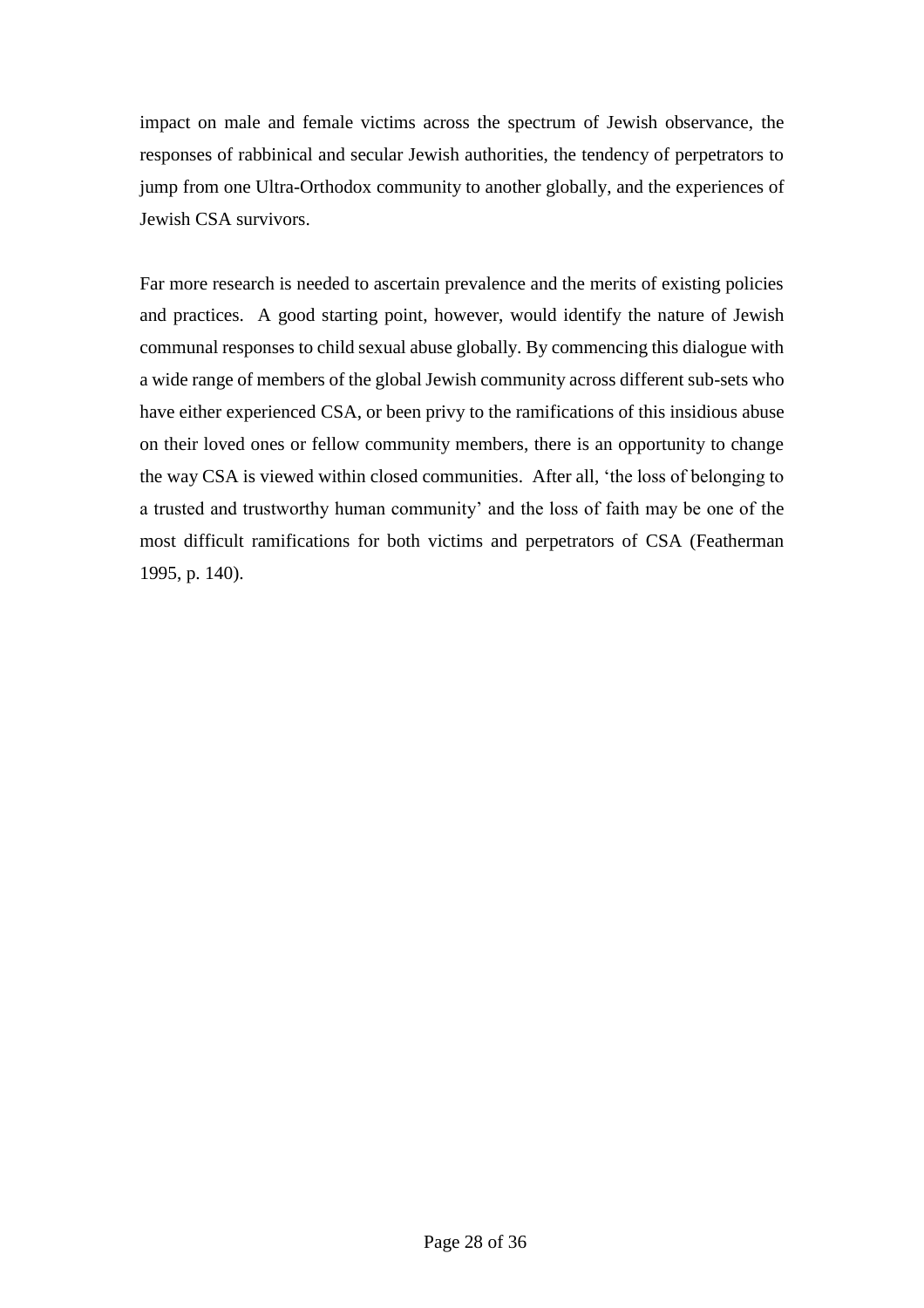## **References**

Anonymous, 'A lesson learnt' 2008, *The Australian Jewish News*, October 17, p. 18.

Aronson Fontes, Lisa & Plummer, Carol 2010, 'Cultural issues in disclosures of child sexual abuse', *Journal of Child Sexual Abuse*, vol. 19, pp. 491-518, doi: 10.1080/10538712.2010.512520

Astbury, Jill 2013, *Child Sexual Abuse in the General Community and Clergy-Perpetrated Child Sexual Abuse: A Review Paper Prepared for the Australian Psychological Society to Inform an APS Response to the Royal Commission into Institutional Responses to Child Sexual Abuse,* viewed 14 September 2015, https://www.psychology.org.au/Assets/Files/Child%20sexual%20abuse%20in%20the %20general%20community%20and%20clergyperpetrated%20child%20sexual%20abuse.pdf

Australian Association of Social Workers (AASW) 2015, *Submission to the Royal Commission into Institutional Responses to Child Sexual Abuse: Submission to the Consultation Paper: Redress and Litigation,* viewed 18 September 2015, https://www.childabuseroyalcommission.gov.au/getattachment/83d110ba-30a6-40e3 bfdd-850dcc4cc108/Australian-Association-of-Social-Workers

Australian Government 2013, *Budget Review 2013-14*, Research Paper no. 3, 2012- 13, accessed 31 July 2015, http://parlinfo.aph.gov.au/parlInfo/download/library/prspub/2891592/upload\_binary/2 891592.pdf

Ben-Moshe, Danny & Goldberg, Dan 2014, *Code of Silence*, television program, ABC, 14 August.

Ben-Moshe, Danny & Goldberg, Dan 2015, *Breaking the Silence*, ABC, 27 October.

Ben-Rafael, Eliezer & Sharot, Stephen 1991 *Ethnicity, Religion, and Class in Israeli Society*, Cambridge University Press, Cambridge, England.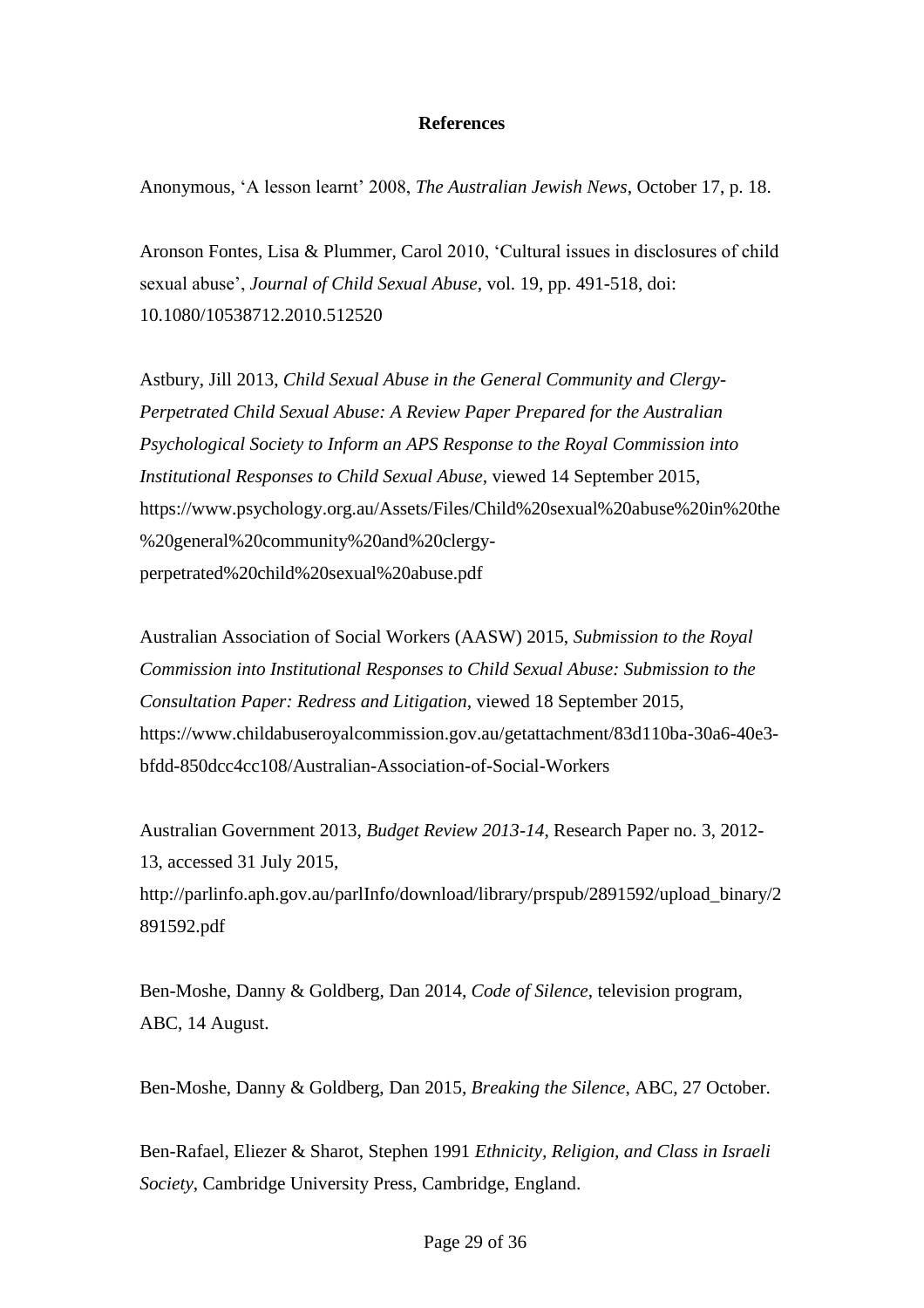Blustain, Sarah 1998, 'Sex, power and our rabbis', *Lilith Magazine*, n.d., viewed 21 July 2016, http://lilith.org/articles/sex-power-and-our-rabbis/

Boxall, Hayley, Tomison, Adam M & Hulme, Shann 2014, *Historical review of sexual offence and child sexual abuse legislation in Australia: 1788-2013: prepared by the Australian Institute of Criminology for the Royal Commission into Institutional Responses to Child Sexual Abuse,* viewed 31 July 2015, http://childabuseroyalcommission.gov.au/documents/historical-review-of-sexualoffence-and-child-(1).pdf

Cahill, Desmond 2012, *Submission to Family and Community Development Committee, Parliament of Victoria, Inquiry into the Handling of Child Abuse by Religious and Other Organisations*, 30 August 2012, viewed 16 September 2015, http://www.parliament.vic.gov.au/images/stories/committees/fcdc/inquiries/57th/Chil d\_Abuse\_Inquiry/Submissions/Cahill\_Professor\_Desmond.pdf

Chang, Ailsa 2012, 'Brooklyn DA: Intimidation in Ultra-Orthodox Jewish Sex Abuse Cases Worse Than Mob Cases', *WNYC News*, viewed 21 July 2016, http://www.wnyc.org/story/213263-brooklyn-da-says-victim-intimidation-orthodoxjewish-sex-abuse-cases-worse-mob-cases/

Child Rights International Network (CRIN) 2014, *Child Abuse and the Holy See: The Need for Justice, Accountability and Reform*, viewed 14 September 2015, https://www.crin.org/sites/default/files/CRIN\_Holy%20See%20Report\_WEB\_0.pdf

Dratch, Mark 2006a, *Couldn't Be! Do Alleged Perpetrators of Abuse Deserve the Benefit of the Doubt?*, viewed 16 July 2015, http://www.jsafe.org/pdfs/Dan\_LeKaf\_Zekhut.pdf

Dratch, Mark 2006b, *How Does Jewish Law Define Sexual Abuse?*, accessed 16 July 2015, http://www.jsafe.org/pdfs/052206.pdf

Dratch, Mark 2007, 'A peek under the rug', *The Jewish Week*, 1 May, viewed 16 May 2015, http://www.jsafe.org/pdfs/APeekUnderTheRug.pdf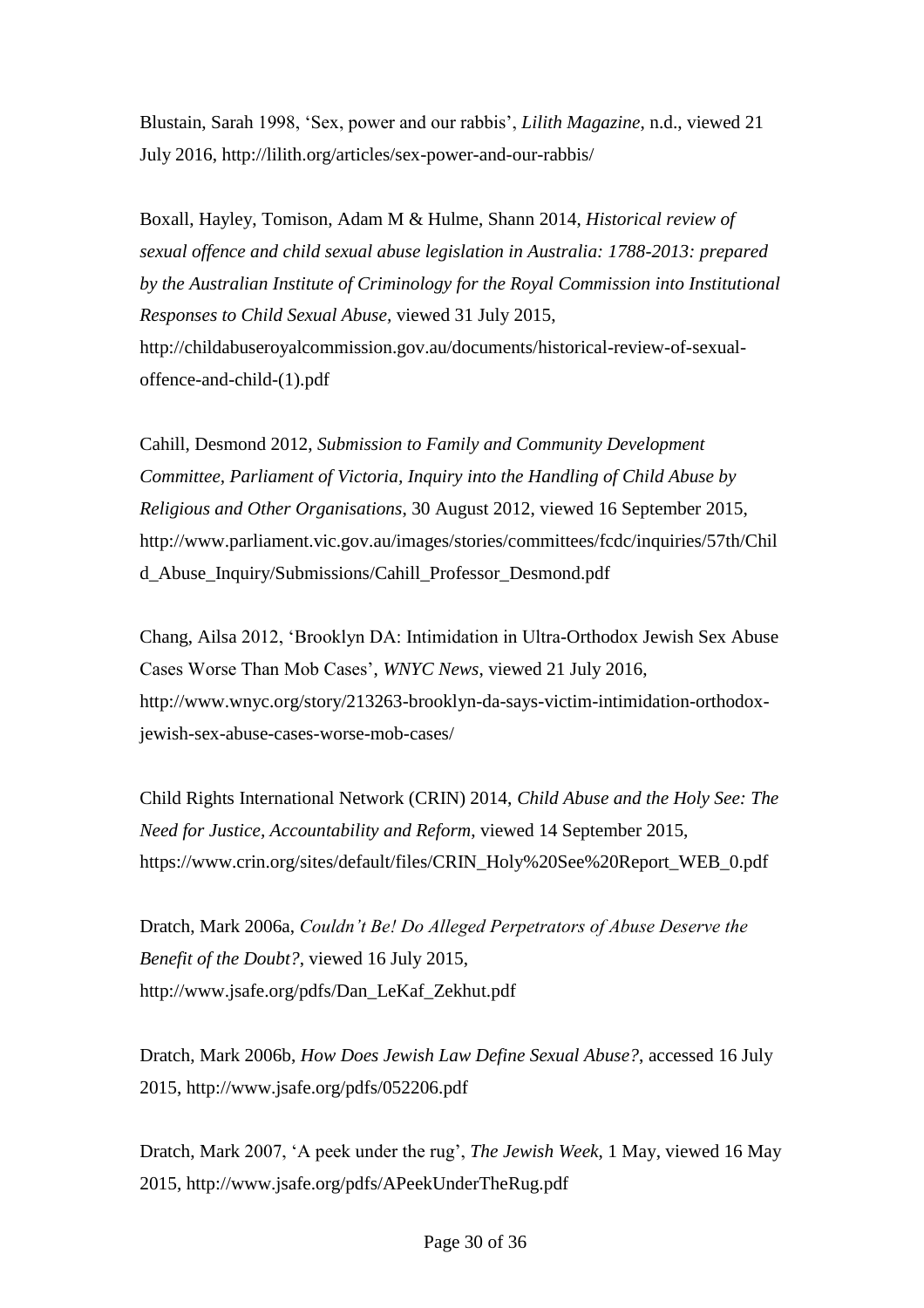Dye, Jessica 2012, 'Four charged in Brooklyn with intimidating victim of alleged sex abuse', *Reuters*, viewed 12 February 2017, http://www.reuters.com/article/usnewyork-indictment-orthodox-idUSBRE85L00S20120622

Executive Council of Australian Jewry (ECAJ) 2016, *'Royal Commission Report Concerning Yeshivah Bondi and Yeshivah Melbourne'* viewed 4 December 2016, http://www.ecaj.org.au/2016/royal-commission-report-media-statement/

Featherman, Joan M 1995, 'Jews and sexual child abuse', in Lisa Aronson-Fontes (ed.), *Sexual Abuse in Nine North American Cultures*, Sage Publications, California.

Fogler, Jason M, Shipherd, Jillian C, Clarke, Stephanie, Jensen Jennifer & Rowe, Erin 2008a, 'The impact of clergy-perpetrated sexual abuse: the role of gender, development, and posttraumatic stress', *Journal of Child Sexual Abuse*, vol. 17, no. 3- 4, pp. 329-358, doi: 10.1080/10538710802329940

Fogler, Jason M, Shipherd, Jillian C, Rowe, Erin, Jensen Jennifer & Clarke, Stephanie 2008b, 'A theoretical foundation for understanding clergy-perpetrated sexual abuse', *Journal of Child Sexual Abuse*, vol. 17, no. 3-4, pp. 301-328, doi: 10.1080/10538710802329874

Gillard, Julia 2012, *Prime Minister: Transcript of Press Conference, Canberra, 12 November 2012*, accessed 31 July 2015, [http://parlinfo.aph.gov.au/parlInfo/download/media/pressrel/2042400/upload\\_binary/](http://parlinfo.aph.gov.au/parlInfo/download/media/pressrel/2042400/upload_binary/2042400.pdf;fileType=application%2Fpdf#search=%22media/pressrel/2042400%22) [2042400.pdf;fileType=application%2Fpdf#search=%22media/pressrel/2042400%22.](http://parlinfo.aph.gov.au/parlInfo/download/media/pressrel/2042400/upload_binary/2042400.pdf;fileType=application%2Fpdf#search=%22media/pressrel/2042400%22)

Goldlust, John (2004) 'Jews in Australia: A demographic profile' in Brahm Levey, Geoffrey & Mendes, Philip (eds.), *Jews and Australian Politics*, Sussex Academic Press, East Sussex, 11-28.

Graham, David 2014, *The Jewish Population: Key findings from the 2011 Census*, accessed 1 August 2015, http://artsonline.monash.edu.au/gen08/download/Australian-Census-2011.pdf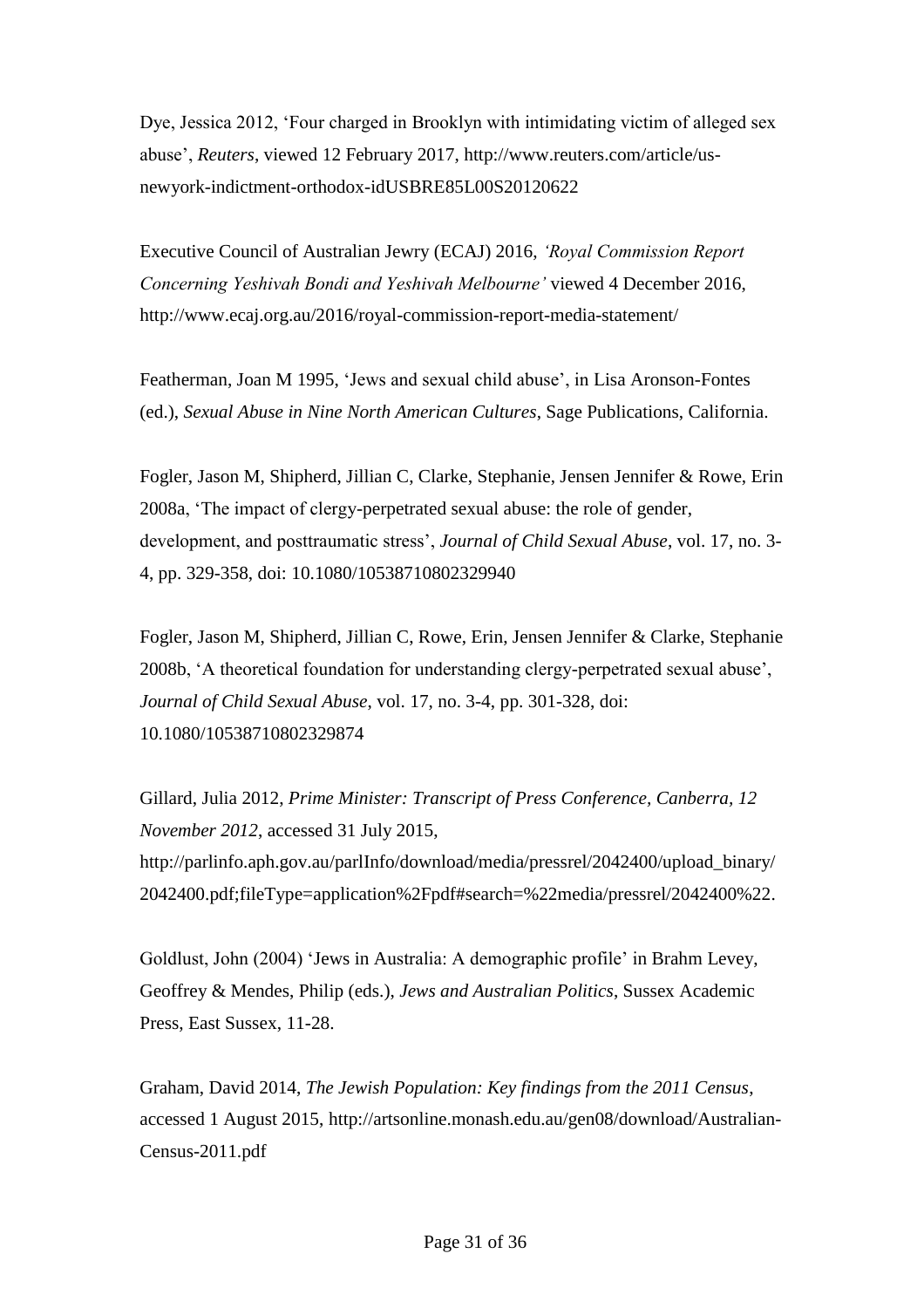Heiman, Andrea 1993, 'Jews Begin to Address Allegations of Sexual Misconduct by Rabbis: Ethics: Only Reform movement has guidelines. But other branches acknowledge that they are needed', *Los Angeles Times*, 19 June, viewed 21 July 2016, http://articles.latimes.com/1993-06-19/local/me-4820\_1\_sexual-misconduct

Herzbrun, Michael B 2005, 'Thou shalt not covet: sexual misconduct in the rabbinate', *Journal of Religion & Abuse*, vol. 7, no. 1, pp. 5-34, doi: 10.1300/J154v07n01\_02

Jacobs, Phil 2014, 'Speak no evil', *City Paper*, 14 May, viewed 21 July 2016, http://www.citypaper.com/news/features/bcp-cms-1-1685267-migrated-story-cp-20140514-featu-20140514-story.html

Jewish Community Council of Victoria (JCCV) 2016, *JCCV Statement on Royal Commission Report*, viewed 4 December 2016, http://www.jccv.org.au/news/1292/59/JCCV-Statement-on-Royal-Commission-Report.html

John Jay College of Criminal Justice 2004, *The nature and scope of sexual abuse of minors by Catholic priests and deacons in the United States, 1950-2002*, viewed 14 September 2015, http://www.usccb.org/issues-and-action/child-and-youthprotection/upload/The-Nature-and-Scope-of-Sexual-Abuse-of-Minors-by-Catholic-Priests-and-Deacons-in-the-United-States-1950-2002.pdf

J-Wire 2016, *'Royal Commission – the Rabbis Call on Named to Stand Down'*, viewed 4 December 2016, http://www.jwire.com.au/royal-commission-rabbis-speak/

Ketcham, Christopher 2013, 'The child-rape assembly line', *Vice Media*, 12 November, viewed 21 July 2016, http://www.vice.com/read/the-child-rape-assemblyline-0000141-v20n11

Lesher, Michael 2014, *Sexual Abuse, Shonda and Concealment in Orthodox Jewish Communities*, McFarland & Company, Inc., Publishers, North Carolina.

Mandel, David & Pelcovitz, David (eds.) 2011, *Breaking the Silence: Sexual Abuse in*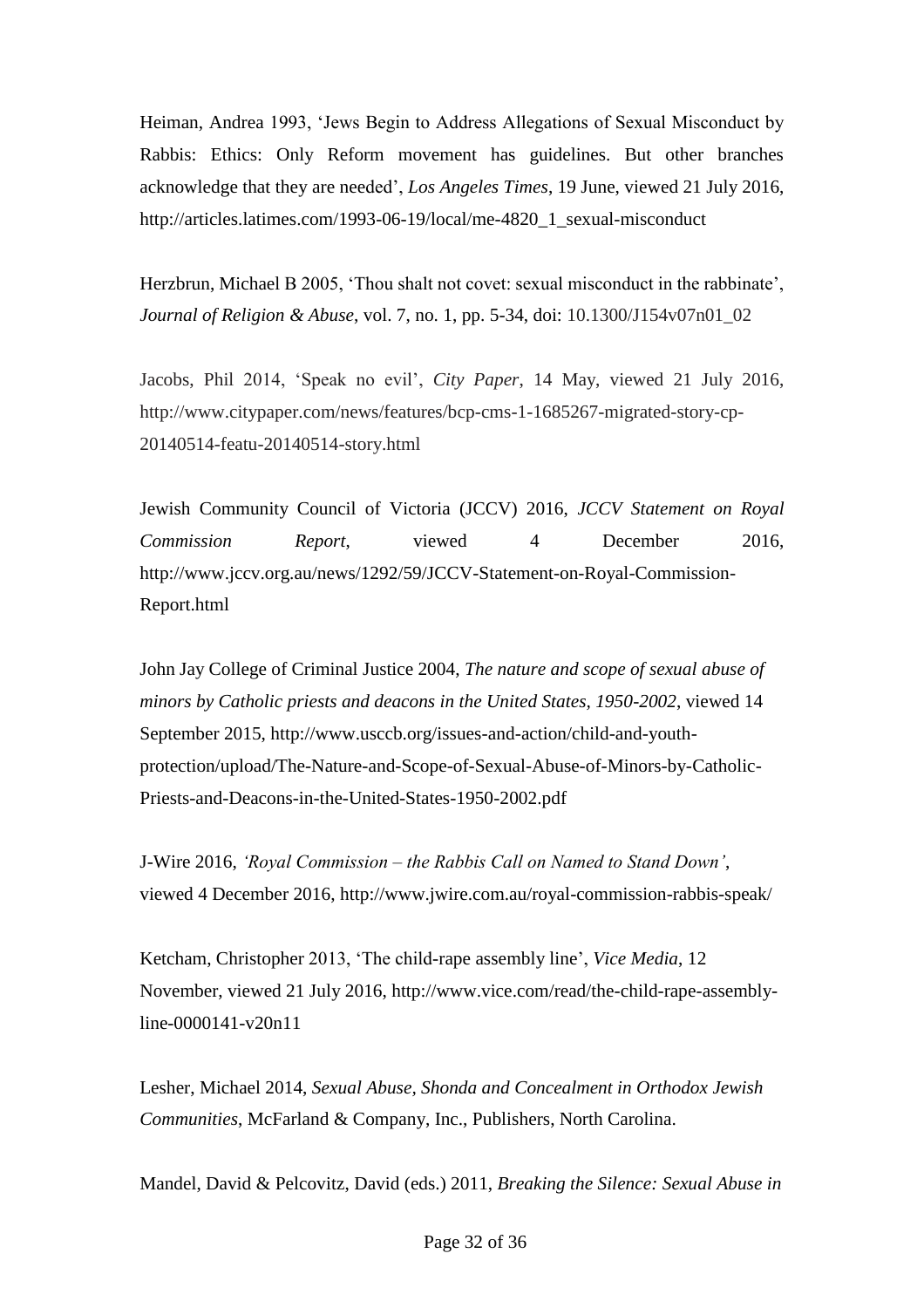*the Jewish Community*, Ktav Publishing House, Inc., Jersey City.

Markus, Andrew 2011, *Report Series on the Gen08 Survey: Jewish Continuity*, Australian Centre for Jewish Civilisation, viewed 4 December 2016, [http://artsonline.monash.edu.au/gen08/files/2012/12/gen08-report2-jewish-continuity](http://artsonline.monash.edu.au/gen08/files/2012/12/gen08-report2-jewish-continuity-full-report.pdf)[full-report.pdf](http://artsonline.monash.edu.au/gen08/files/2012/12/gen08-report2-jewish-continuity-full-report.pdf)

Markus, Andrew, Frayman, Anita; Munz, Tanya, Appleby, Bill and Hampson, Ralph 2011, *Older Jewish Australians*, Monash University Australian Centre for Jewish Civilisation, Melbourne.

Markus, Andrew, Jacobs, Nicky and Aronov, Tanya 2009 *Jewish Population Survey: Preliminary Findings Melbourne and Sydney*. Monash University Australian Centre for Jewish Civilisation, Melbourne.

Neustein, Amy (ed.) 2009, *Tempest in the Temple: Jewish Communities and Child Sex Scandals*, Brandeis University Press, Lebanon.

Neustein, Amy & Lesher Michael 2008, 'A single-case study of rabbinic sexual abuse in the orthodox Jewish community', *Journal of Child Sexual Abuse*, vol. 17, no. 3-4, pp. 270-289, doi: 10.1080/10538710802329783

NSW Jewish Board of Deputies n.d., *Variants Within Judaism*, accessed 1 August 2015, http://www.ijs.org.au/Default.aspx?ArticleID=82#btt

Palmer, Donald, Feldman Valerie & McKibbin, Gemma 2016, *The role of organisational culture in child sexual abuse in institutional contexts.* Sydney: Royal Commission into Institutional Responses to Child Sexual Abuse.

Parkinson, Patrick 2014, 'Child sexual abuse and the churches: a story of moral failure?, *Current Issues in Criminal Justice*, vol. 26, no. 1, pp. 119-138, (online Ebscohost).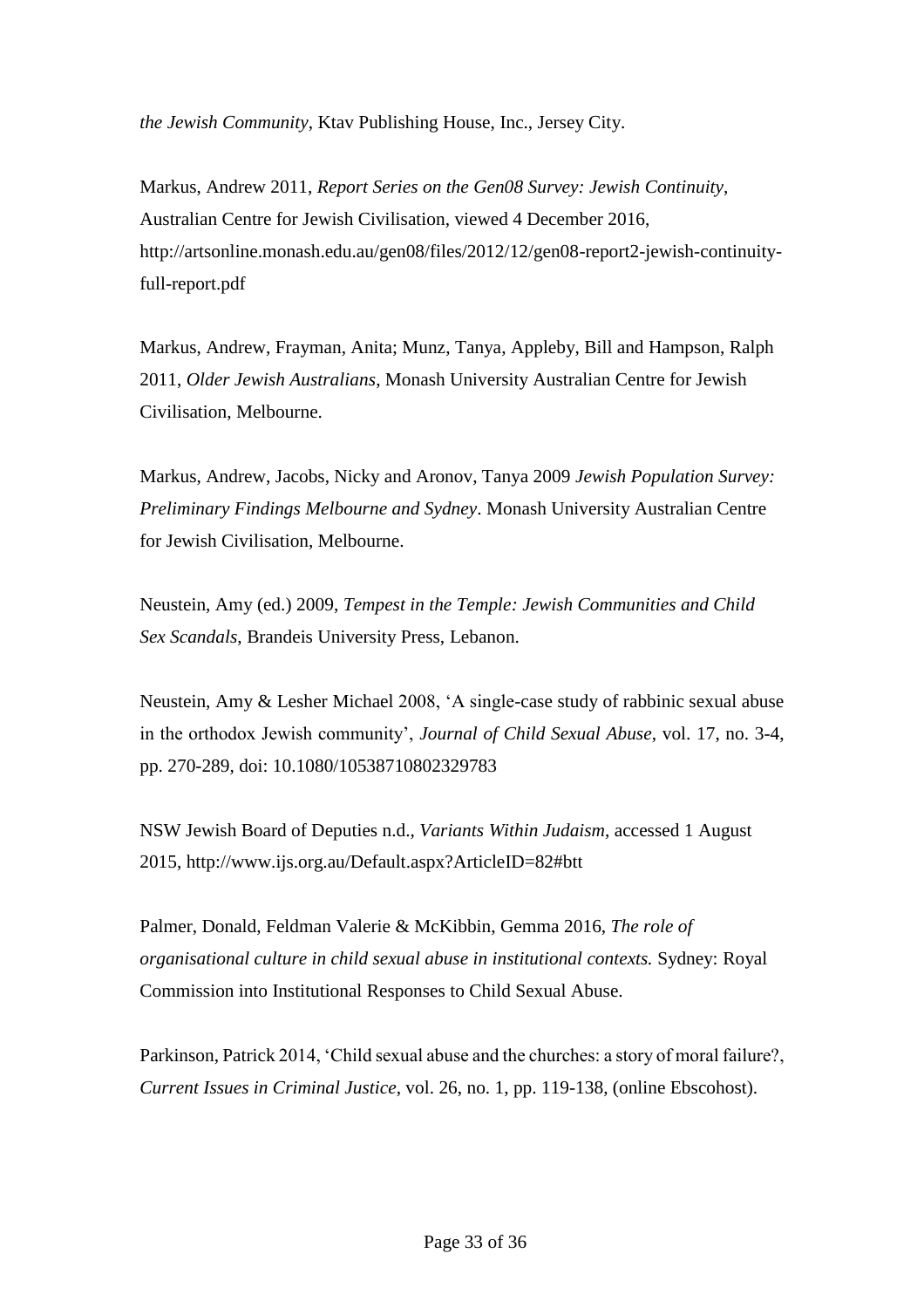Price-Robertson, Rhys 2012, *What is child abuse and neglect? Child Family Community Australia resource sheet*, viewed 1 August 2015, https://aifs.gov.au/cfca/publications/what-child-abuse-and-neglect

Resnicoff, Steven H 2012, 'Jewish law and the tragedy of sexual abuse of children – the dilemma within the orthodox Jewish community', *Rutgers Journal of Law & Religion*, vol. 12, no. 2, pp. 281-362, (online HeinOnline Law Journal Library).

Rezendes, Michael 2002, 'Church allowed abuse for years', *The Boston Globe*, 6 January, viewed 16 September 2015, http://www.bostonglobe.com/news/specialreports/2002/01/06/church-allowed-abuse-priest-foryears/cSHfGkTIrAT25qKGvBuDNM/story.html

Royal Commission into Institutional Responses to Child Sexual Abuse (RCIRCSA) 2013, *About us: Terms of Reference – Letters Patent,* viewed 31 July 2015, http://www.childabuseroyalcommission.gov.au/about-us/terms-of-reference

Royal Commission into Institutional Responses to Child Sexual Abuse (RCIRCSA) 2014a, *About us: A Safer Future for Children, Bearing Witness, A Just Response*, viewed 31 July 2015, http://www.childabuseroyalcommission.gov.au/about-us

Royal Commission into Institutional Responses to Child Sexual Abuse (RCIRCSA) 2014b, *Interim Report Volume 1*, viewed 1 August 2015, http://childabuseroyalcommission.gov.au/about-us/our-reports/interim-report-volume-1-final-020714\_lr\_web

Royal Commission into Institutional Responses to Child Sexual Abuse (RCIRCSA) 2015, *Royal Commission into Institutional Responses to Child Sexual Abuse Melbourne*: *Public Hearing into the Yeshivah Centre and Yeshivah College Melbourne and the Yeshivah Centre and Yeshivah College Bondi, Case Study 22 – Opening address by counsel assisting*, viewed 31 July 2015, http://www.childabuseroyalcommission.gov.au/case-study/a5fd40f7-d96c-4043-9801 d4490fba4188/case-study-22,-february-2015,-melbourne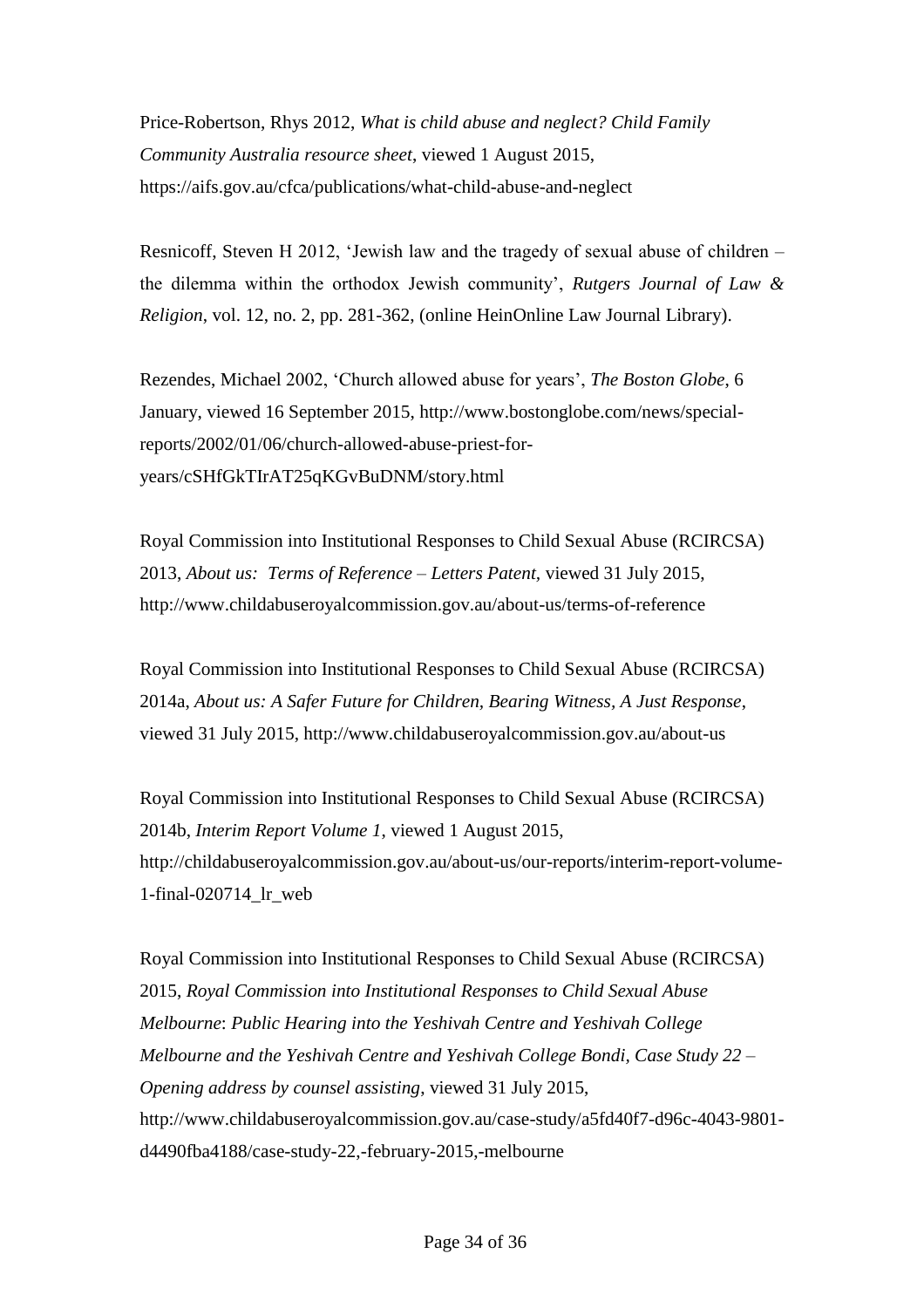Sawrikar, Pooja. & Katz, Ilan (2017 forthcoming) *Literature review on institutional child sexual abuse and culturally and linguistically diverse communities*. Brisbane: Griffith University.

Shor, Ron 1998, 'The significance of religion in advancing a culturally sensitive approach towards child maltreatment', *Families in Society: The Journal of Contemporary Human Services*, vol. 79, no. 4, pp. 400-409, doi: [10.1606/1044-](http://dx.doi.org/10.1606/1044-3894.702) [3894.702](http://dx.doi.org/10.1606/1044-3894.702)

Sullivan, Joe & Beech, Anthony 2002, 'Professional perpetrators: sex offenders who use their employment to target and sexually abuse the children with whom they work', *Child Abuse Review*, vol. 11, pp. 153-167, doi: 10.1002/car.737

Terry, Karen J 2008, 'Stained glass: the nature and scope of child sexual abuse in the Catholic Church*', Criminal Justice and Behavior*, vol. 35, no. 5, pp, 549-569, doi: 10.1177/0093854808314339

Terry, Karen J 2013, *Sexual Offenses and Offenders: Theory, Practice and Policy*, 2nd edn, Wadsworth Cengage Learning, Belmont California.

Terry, Karen J & Ackerman, Alissa 2008, 'Child sexual abuse in the Catholic Church: how situational crime prevention strategies can help create safe environments', *Criminal Justice and Behavior*, vol. 35, no. 5, pp. 643-657, doi: 10.1177/0093854808314469

United Nations 1989, *Convention on the Rights of the Child*, viewed 14 September 2015, http://www.ohchr.org/Documents/ProfessionalInterest/crc.pdf

Victoria Police 2012, Transcript of evidence to Family and Community Development Committee, Parliament of Victoria, *Inquiry into the Handling of Child Abuse by Religious and Other Organisations*, 19 October 2012, viewed 16 September 2015, [http://www.parliament.vic.gov.au/images/stories/committees/fcdc/inquiries/57th/Chil](http://www.parliament.vic.gov.au/images/stories/committees/fcdc/inquiries/57th/Child_Abuse_Inquiry/Transcripts/Victoria_Police_19-Oct-12.pdf) [d\\_Abuse\\_Inquiry/Transcripts/Victoria\\_Police\\_19-Oct-12.pdf](http://www.parliament.vic.gov.au/images/stories/committees/fcdc/inquiries/57th/Child_Abuse_Inquiry/Transcripts/Victoria_Police_19-Oct-12.pdf)